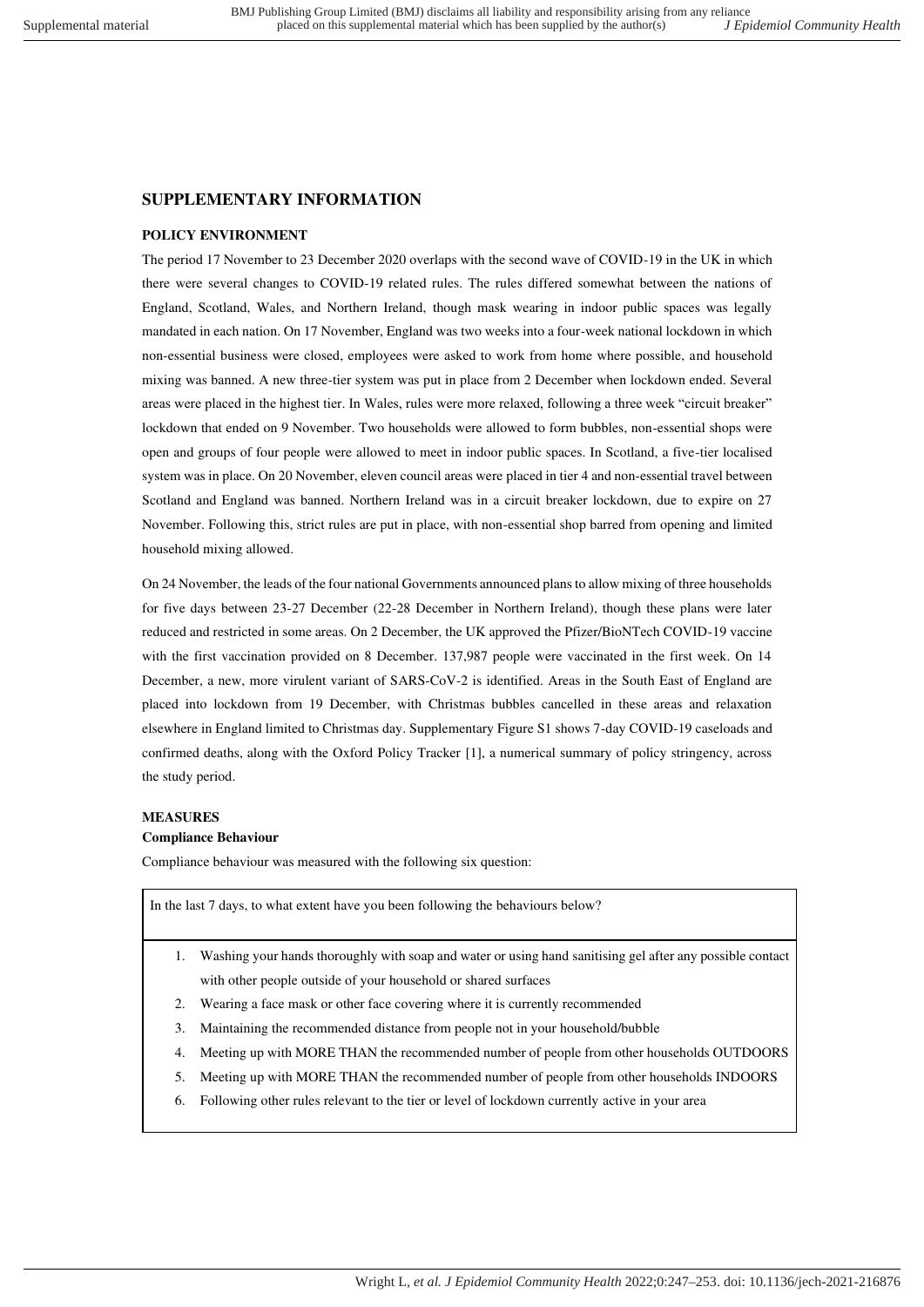The response categories were: never, rarely, occasionally, frequently, always, not applicable. We treated "not applicable" as a missing value. Items on household mixing were phrased such that higher scores indicated lower compliance. We reverse coded these for consistency with the other behaviours.

#### **Predictors of Compliance Behaviour**

#### Demographics and Socio-Economic Position

We included the demographic variables for country of residence (England/Wales/NI vs Scotland) and tier (Lockdown, Tier 1, Tier 2, Tier 3, Wales, Northern Ireland), gender (male, female), ethnicity (White or Non-White) and age (18-29, 30-44, 45-59, 60+). We also included variables for socio-economic position (SEP): annual income (< £16k, £16k - £30k, £30k - £60k, £60k - £90k, £90k +), keyworker status (yes, no), education level (GCSE or below, A-levels or equivalent, degree or above), household overcrowding (< 1 person per room, 1+ persons per room), and living arrangement (alone, with adult but no child, with child). Besides tier, which was measure at same data collection as compliance behaviour, each variable was measured at baseline interview. Keyworker status was was defined as employment in any of the following roles: health, social care or relevant related support worker; teacher or childcare worker still travelling in to work; transport worker still travelling in to work; food chain worker (e.g. production, sale, delivery); key public services worker (e.g. justice staff, religious staff, public service journalist or mortuary worker); local or national government worker delivering essential public services; utility worker (e.g. energy, sewerage, postal service); public safety or national security worker; worker involved in medicines or protective equipment production or distribution. Note, the coding of the country of residence and tier variables to ensure non-collinearity.

We also assessed neighbourhood crowding with items collected between 09-16 July. Neighbourhood crowding was measured using three items on satisfaction with neighbourhood traffic density, noise, and levels of crowding. Each was measured on a three-point scale (categories as above), which we reverse coded and summed into a single score (range  $3 - 9$ ). Higher values indicate less crowding.

#### Personality Traits

Personality was measured at baseline interview using the Big Five Inventory [BFI-2; 2], which measures five domains and 15 facets: openness (intellectual curiosity, aesthetic sensitivity, and creative imagination), conscientiousness (organisation, productiveness, and responsibility), extraversion (sociability, assertiveness, and energy level), agreeableness (compassion, respectfulness, and trust) and neuroticism (anxiety, depression, and emotional volatility). Each item was scored on a 5-point scale (1 = "strongly disagree", 5 = "strongly agree"). We use the sum Likert score for each domain (range 3 - 15). High values indicate high levels of the trait.

Locus of control was measured between 04 – 11 June using the 6-item Locus of Control Scale developed by the University of Washington Beyond High School Project [3], and captures generalized expectancies about whether individuals can (internal) or cannot (external) control events and outcomes in their lives. Responses were rated on a four-point scale ranging from  $(1 -$  "strongly agree",  $4 -$  "strongly disagree"). We used the sum score of responses, with items coded such that higher values indicate more external locus of control.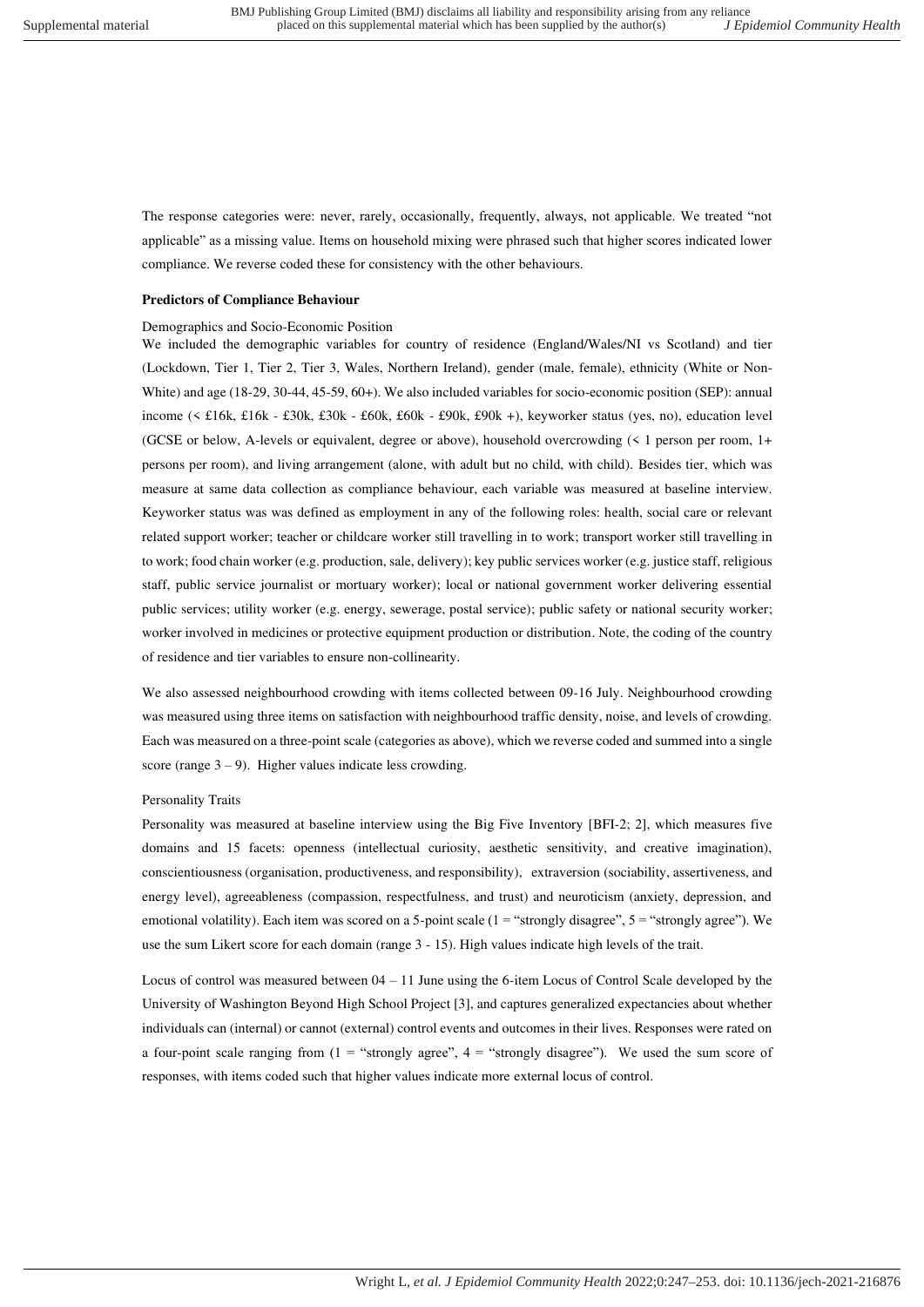Risk-taking was measured between 23-30 July with one item from the Dohmen Risk Taking Scale [4]. Respondents rated the extent to which they generally see themselves as a person who is fully prepared to take risks, rated on an 11-point scale ( $0 =$  "not at all willing to take risks" to  $10 =$  "very willing to take risks").

Empathy was assessed between 11-18 July using subscales for empathic concern from the Interpersonal Reactivity Index [IRI; 5]. (Subscales for fantasy and personal distress were not administered.) Empathic concern (also known as emotional empathy) consists of 7 items and captures feelings of warmth, concern, and compassion for others. Items were rated on a five-point scale ranging  $(1 = "does not describe me well", 5 = "describes me very well").$ We used the sum Likert score, coding items such that higher scores indicate higher empathy (range  $0 - 28$ ).

### Health and Confidence in Government

We included variables for long-term physical health conditions  $(0, 1, 2+)$  using a multiple-choice question on medical conditions. Included conditions were high blood pressure, diabetes, heart disease, lung disease, cancer, any other clinically-diagnosed chronic physical health conditions, or any disability. Psyhciatric diagnosis (yes, no) was with the same multiple choice question using items on clinically diagnosed depression, clinically diagnosed anxiety, and any other clinically diagnosed mental health problem. The data was collected at baseline interview.

Mental health during first lockdown vis-à-vis prior to the pandemic was measured with a single item question ("How do you feel your mental health was affected during lockdown in April/May?"). The response categories were: my mental health got worse compared to before Covid-19; My mental health was about the same; my mental health got better compared to before Covid-19. This variable was included in the survey between 18-25 June. Finally, confidence in government was measured with a single item question ("How much confidence do you have in the CENTRAL UK GOVERNMENT that they can handle Covid-19 well?"). Responses were scored on a Likert scale (1. None at all; 7. Lots). This item has been asked at each follow-up. We used responses from the same data collection as compliance behaviours were measured.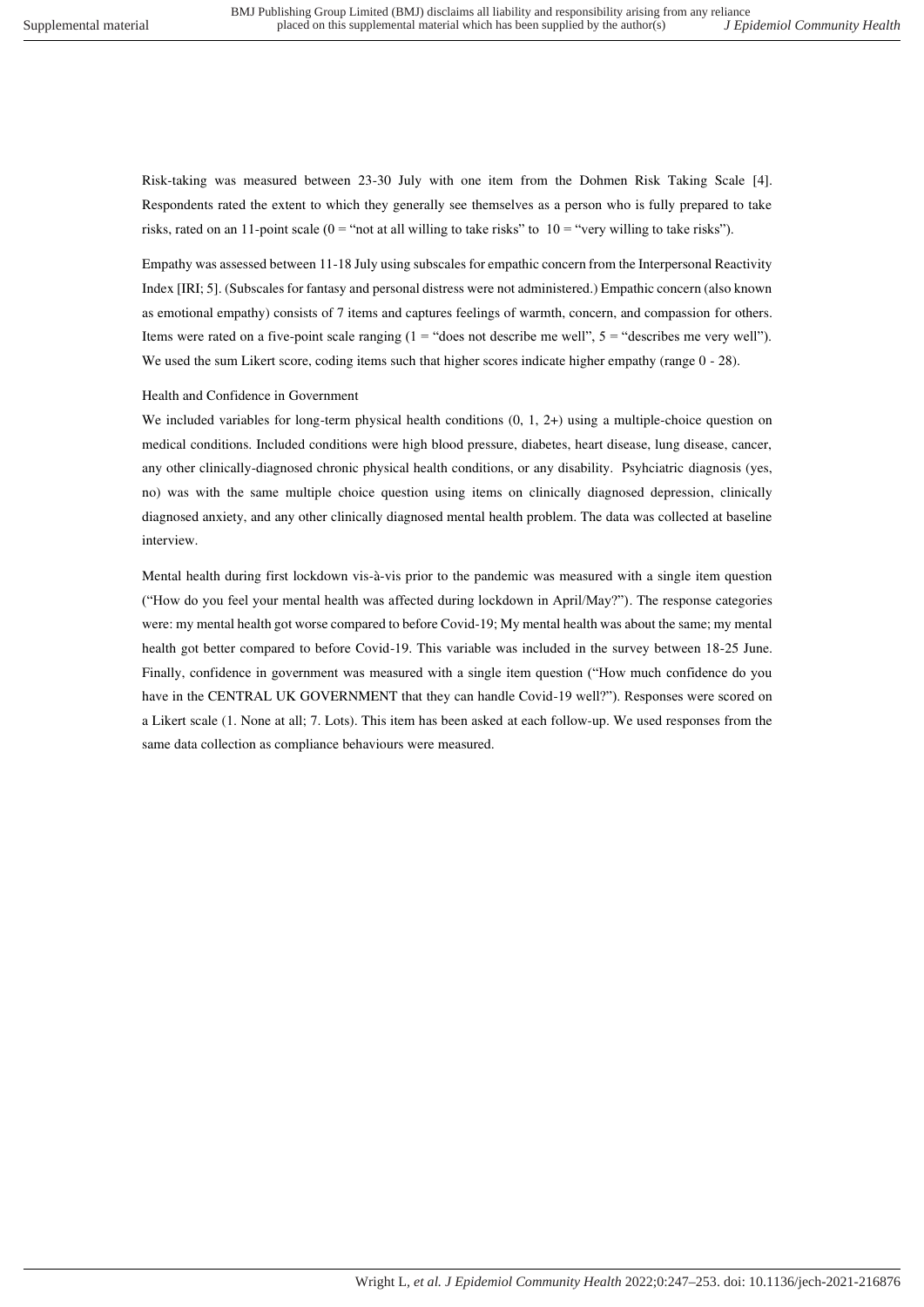

Figure S1: 7-day COVID-19 confirmed cases, COVID-19 deaths, and policy stringency by country. Source: Hale et al. [1]. Pink shaded band represents period in which compliance behaviours were measured.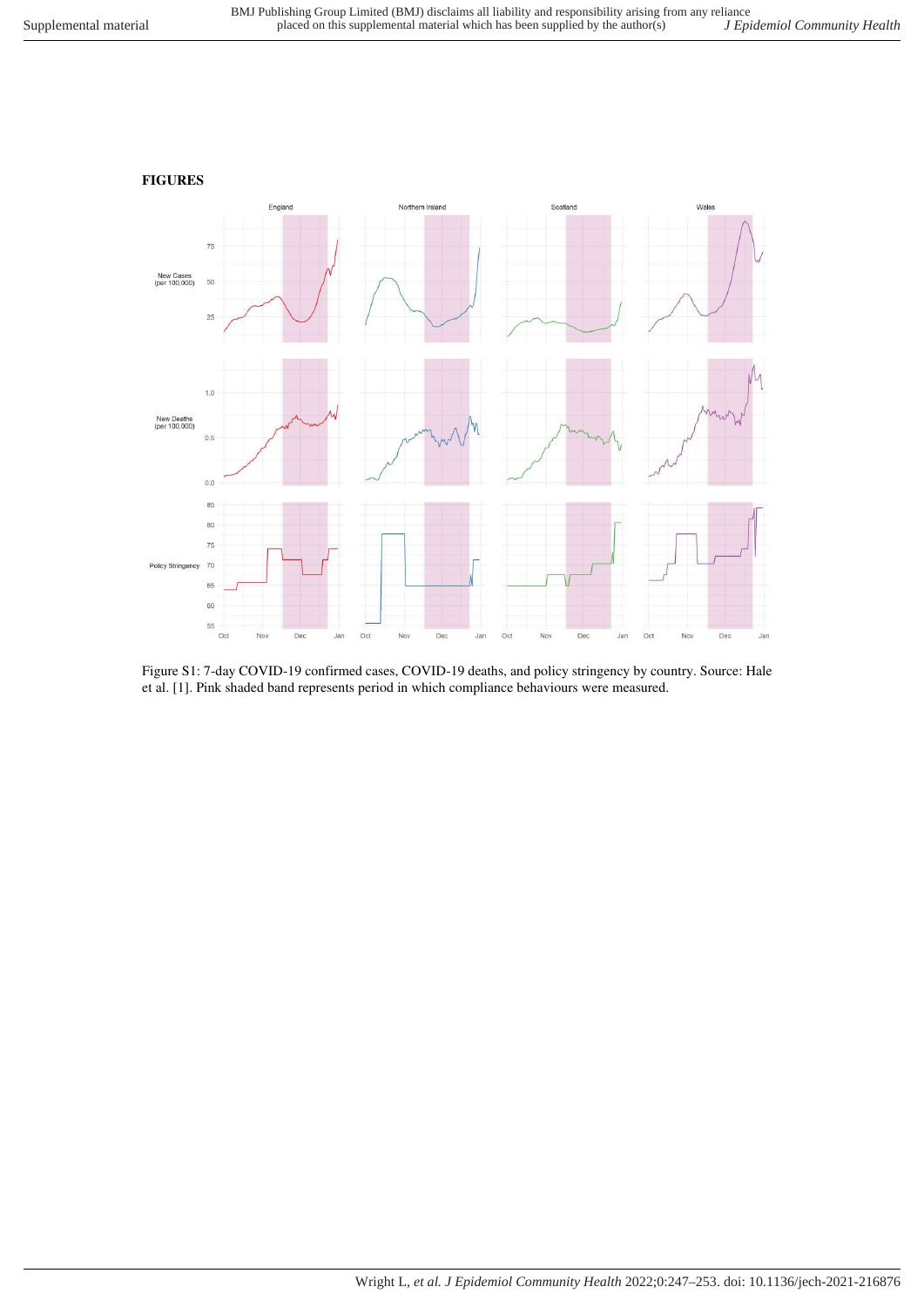

Figure S2: Factor loadings derived from exploratory factor analysis of six compliance items using polychoric correlations and promax rotation.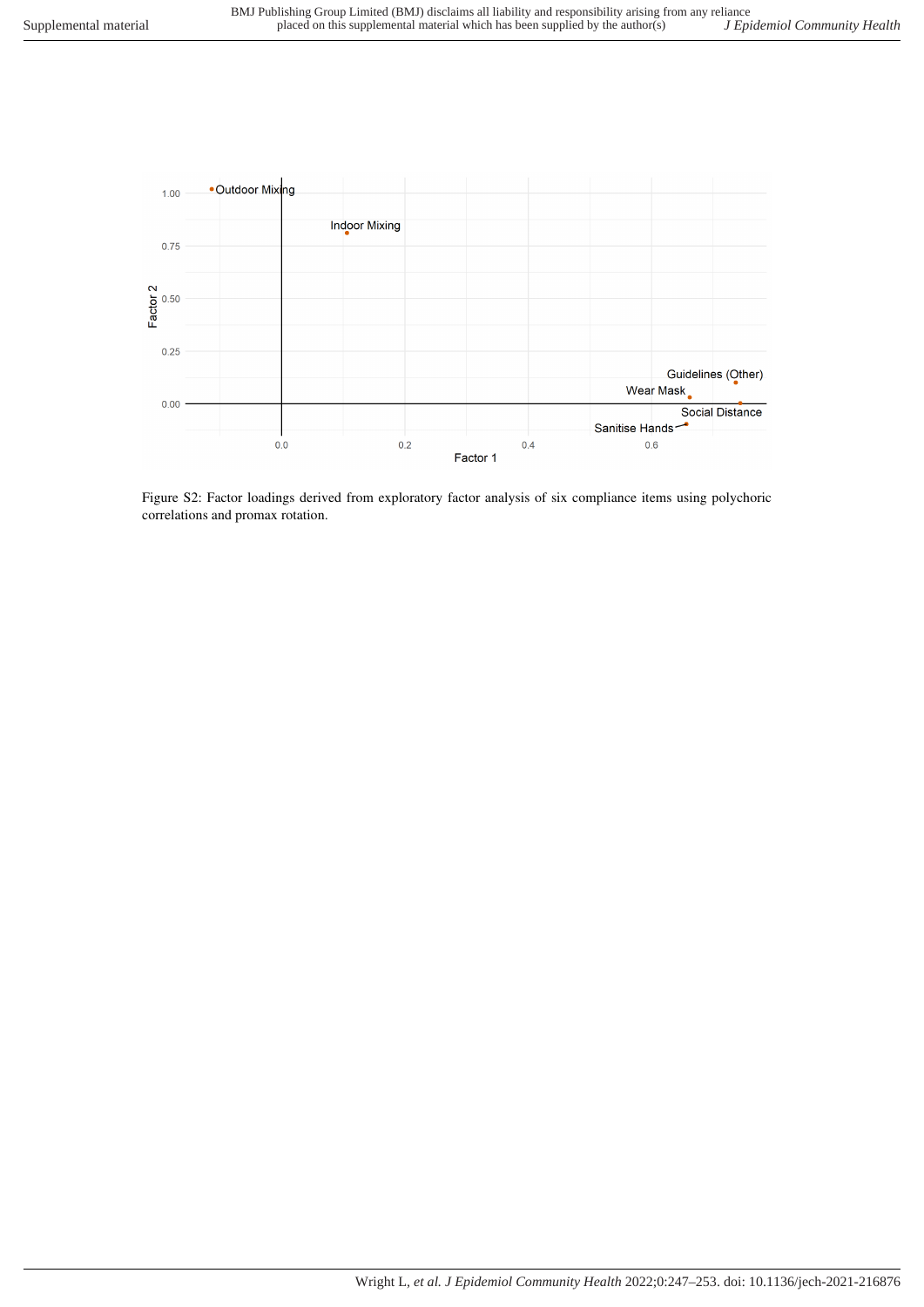

Figure S3: BIC elbow plot for 1-9 latent class solutions.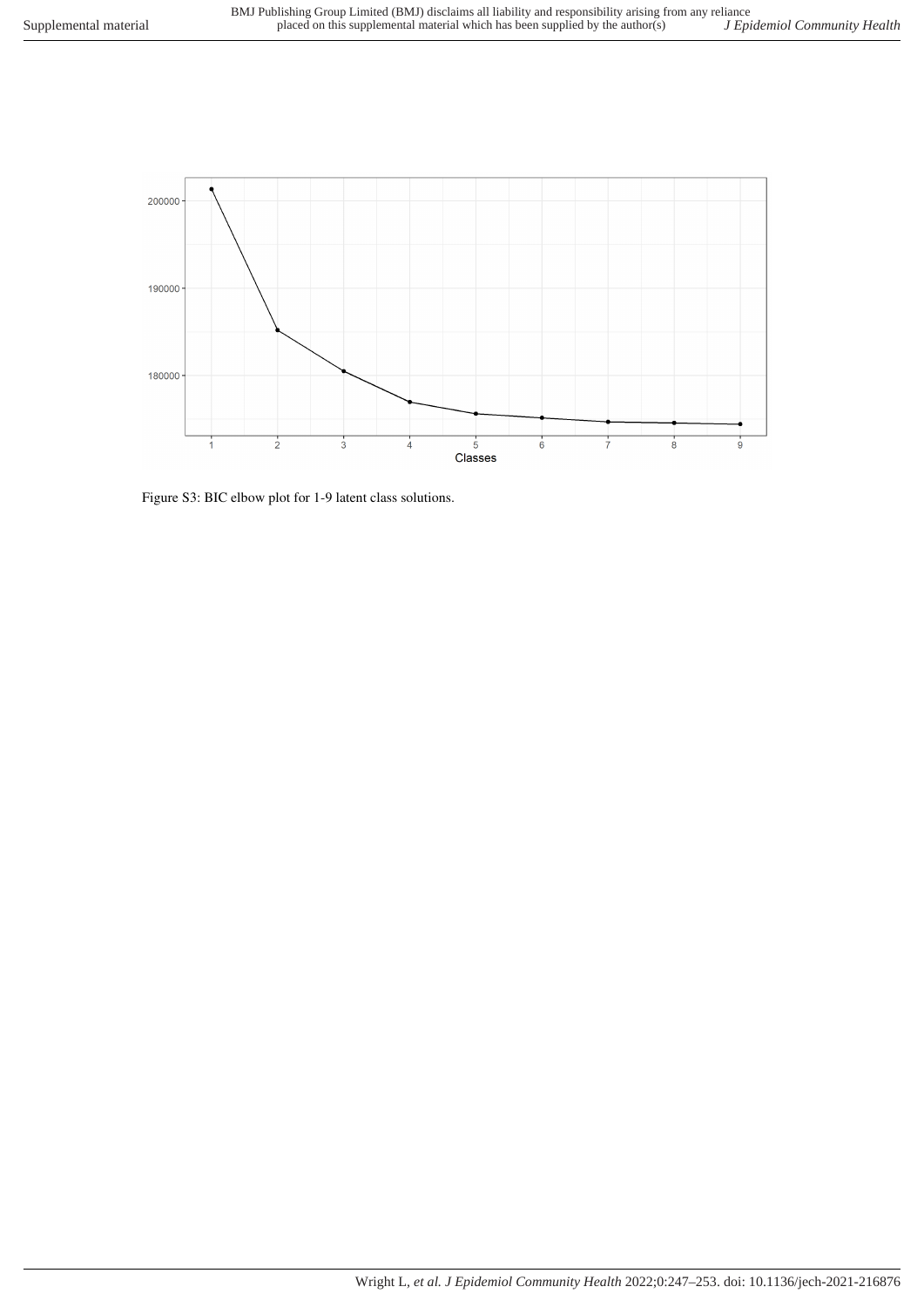

Figure S4: Predicted probability of compliance level by compliance behaviour and latent class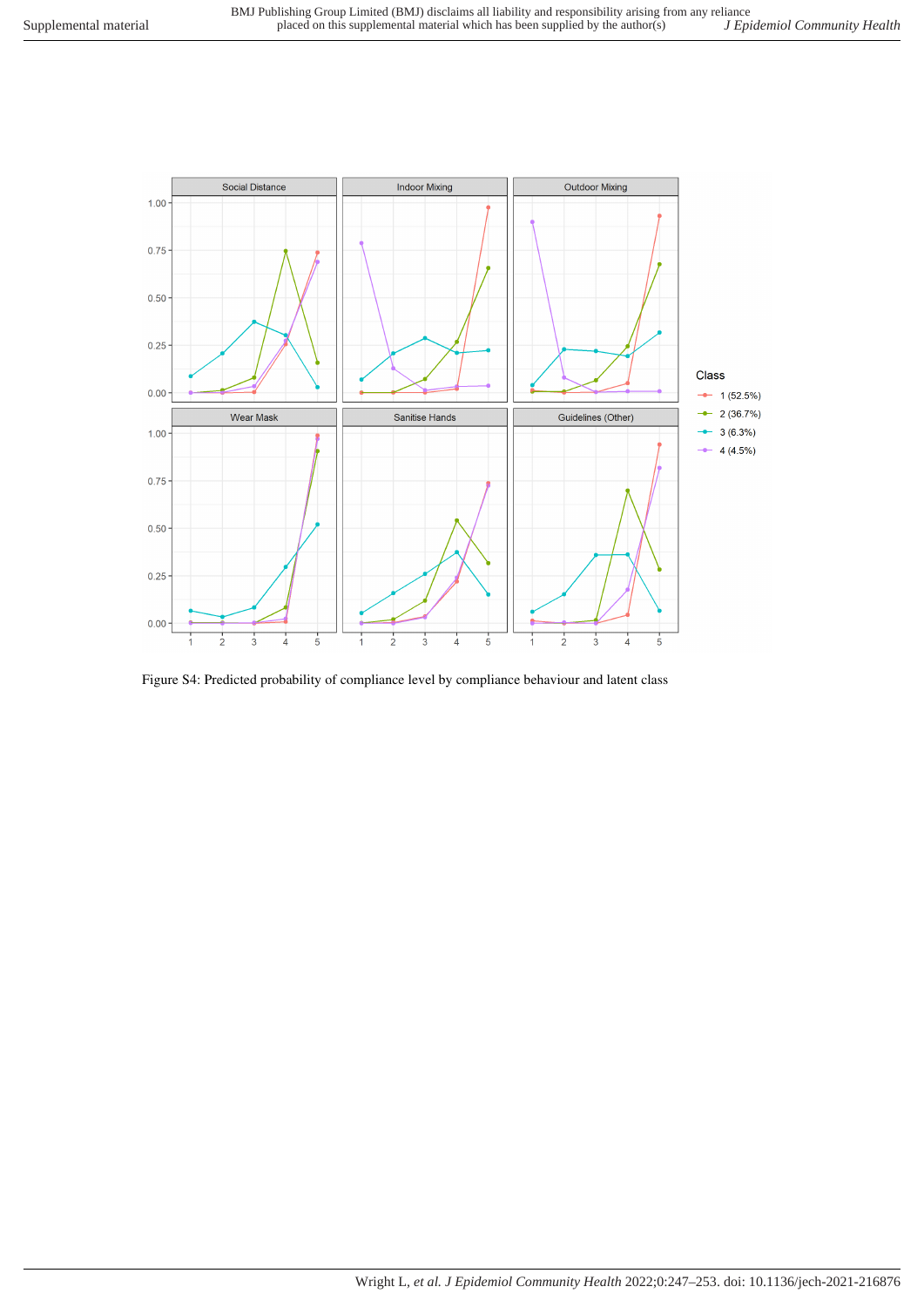

Figure S5: Results of multivariate ordinal regressions predicting compliance behaviour according to participant characteristics. Regressions use multiply imputed data (40 datasets).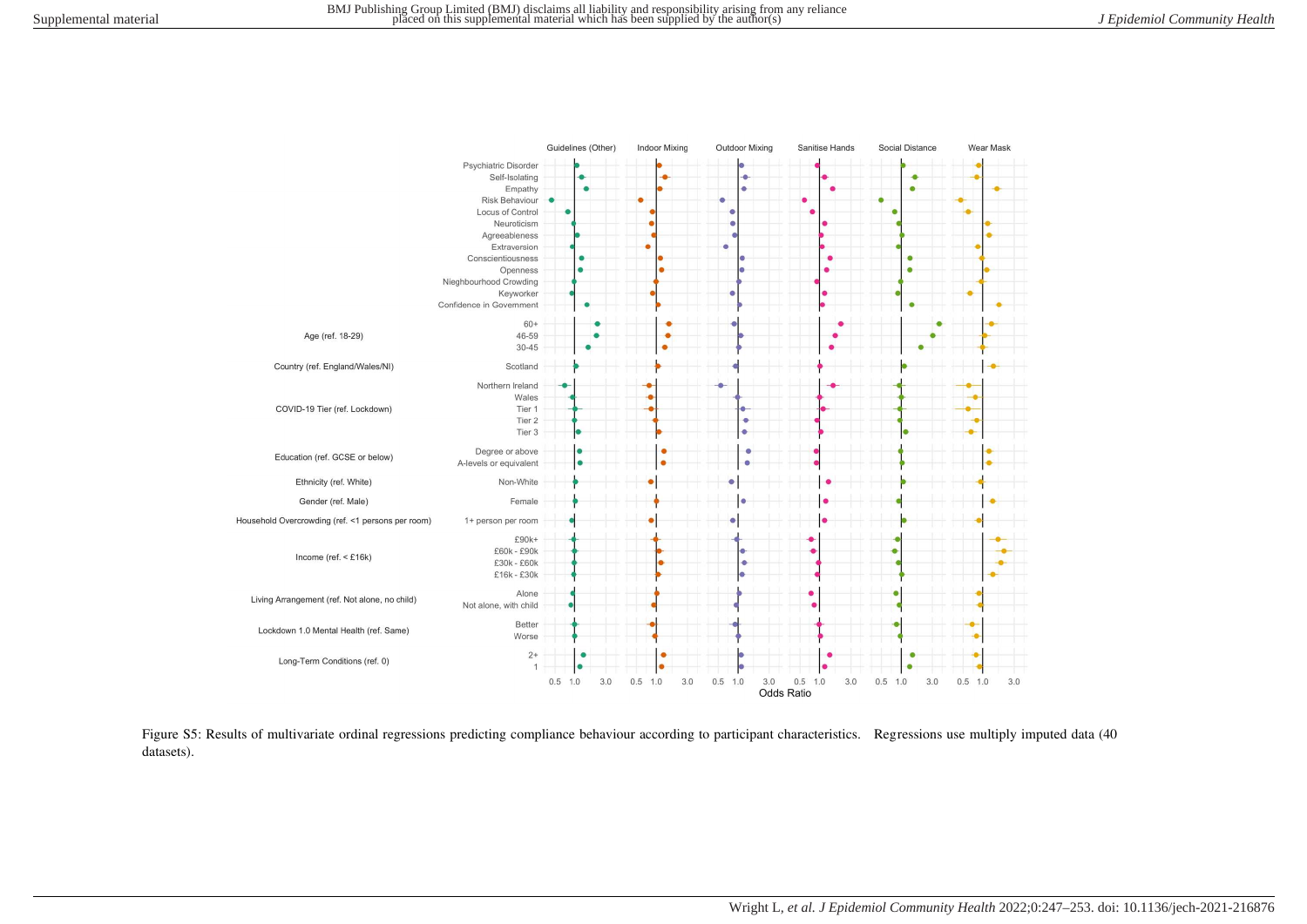# **TABLES**

Table S1: Sample descriptive statistics.

|                       | Variable                         | Unweighted Observed              | Missing % | Weighted Imputed                    |
|-----------------------|----------------------------------|----------------------------------|-----------|-------------------------------------|
|                       | $\mathbf n$                      | 20.947                           |           | 20,947                              |
| Social Distance       | ----------------<br>Never        | 61 $(0.29\%)$                    | $0\%$     | 123.62 (0.59%)                      |
|                       | Rarely                           | 195 (0.93%)                      |           | ----------------<br>383.22 (1.83%)  |
|                       | Occasionally                     | 793 (3.79%)                      |           | 1,189.95 (5.68%)                    |
|                       | Frequently                       | 9,124 (43.56%)                   |           | .<br>9,217.73 (44%)                 |
|                       | ----------------------<br>Always | 10,774 (51.43%)                  |           | 10,032.48 (47.89%)                  |
| <b>Indoor Mixing</b>  | Always                           | 766 (3.66%)                      | $0\%$     | 835.77 (3.99%)                      |
|                       | Frequently                       | .<br>280 (1.34%)                 |           | ---------------<br>415.04 (1.98%)   |
|                       | Occasionally                     | 798 (3.81%)                      |           | 956.44 (4.57%)                      |
|                       | Rarely                           | $2,334(11.14\%)$                 |           | 2,616.46 (12.49%)                   |
|                       | ________________<br>Never        | 16,769 (80.05%)                  |           | -------------<br>16,123.29 (76.97%) |
| <b>Outdoor Mixing</b> | Always                           | 990 (4.73%)                      | $0\%$     | 1,078.18(5.15%)                     |
|                       | Frequently                       | -----------------<br>278 (1.33%) |           | 443.85 (2.12%)                      |
|                       | Occasionally                     | ---------------<br>760 (3.63%)   |           | 837.68 (4%)                         |
|                       | ----------------<br>Rarely       | 2,411 (11.51%)                   |           | 2,706.48 (12.92%)                   |
|                       | _____________<br>Never           | 16,508 (78.81%)                  |           | -------------<br>15,880.80 (75.81%) |
| Wear Mask             | Never                            | 99 (0.47%)                       | $0\%$     | 158.83 (0.76%)                      |
|                       | Rarely                           | 46 (0.22%)                       |           | .<br>73.00 (0.35%)                  |
|                       | Occasionally                     | ----------------<br>83 $(0.4\%)$ |           | 136.23 (0.65%)                      |
|                       | Frequently                       | _____________<br>913 (4.36%)     |           | --------------<br>1,148.91 (5.48%)  |
|                       | Always                           | .<br>19,806 (94.55%)             |           | 19,430.03 (92.76%)                  |
| Sanitise Hands        | Never                            | _______________<br>81(0.39%)     | $0\%$     | 103.65(0.49%)                       |
|                       | Rarely                           | 285 (1.36%)                      |           | --------------<br>411.35 (1.96%)    |
|                       | Occasionally                     | $1,341(6.4\%)$                   |           | 1,688.16 (8.06%)                    |
|                       | Frequently                       | 7,138 (34.08%)                   |           | 7,310.35 (34.9%)                    |
|                       |                                  |                                  |           |                                     |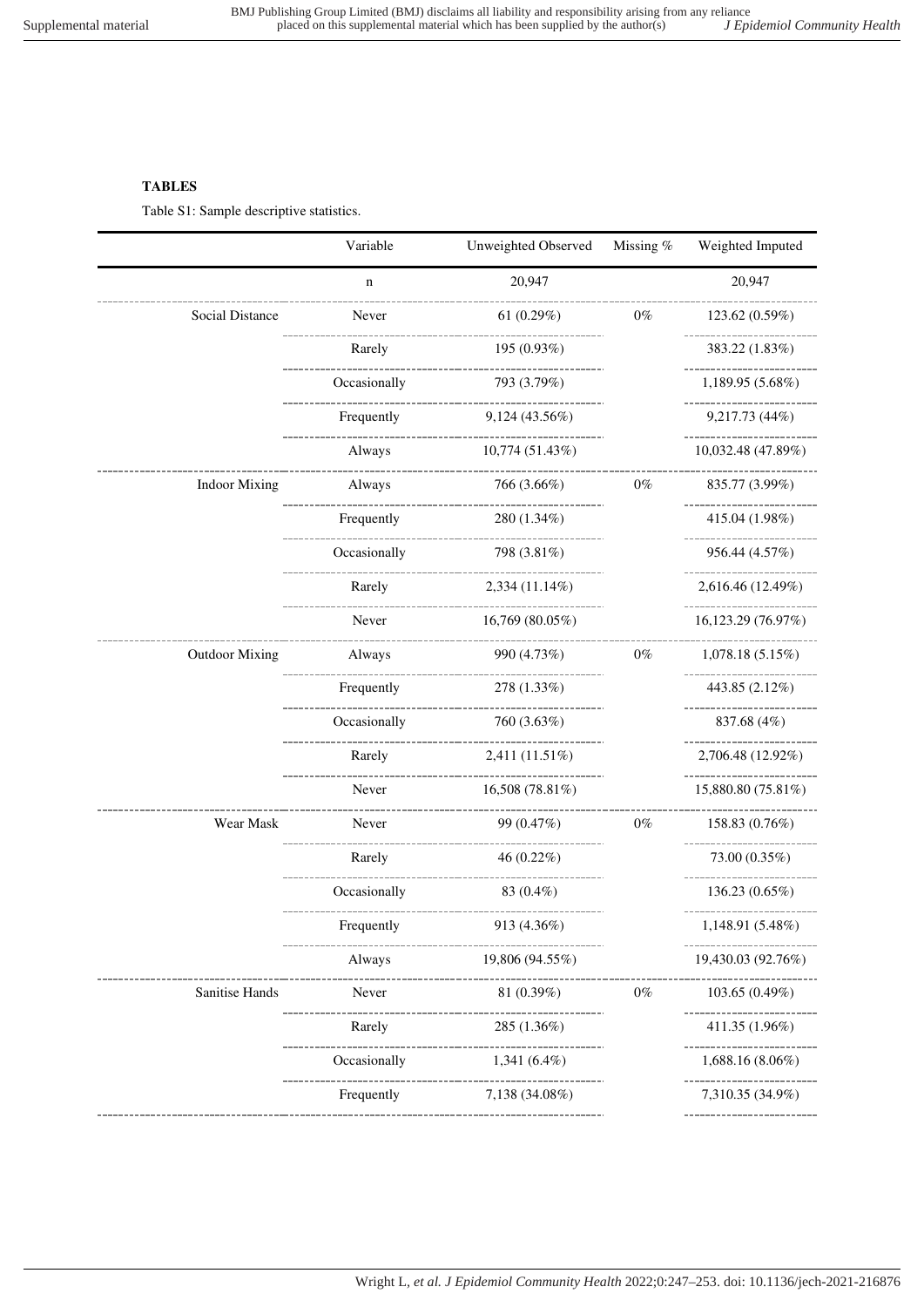|                                | Variable                       | Unweighted Observed                                   | Missing % | Weighted Imputed                                           |  |
|--------------------------------|--------------------------------|-------------------------------------------------------|-----------|------------------------------------------------------------|--|
|                                | Always                         | 12,102 (57.77%)                                       |           | 11,433.49 (54.58%)                                         |  |
| Other Guidelines               | Never                          | 187 (0.89%)                                           | 0%        | 233.44 (1.11%)                                             |  |
|                                | Rarely                         | -----------------------------------<br>132(0.63%)     |           | 238.43 (1.14%)                                             |  |
|                                | Occasionally                   | 392 (1.87%)                                           |           | 597.38 (2.85%)                                             |  |
|                                | ----------------<br>Frequently | 5,861 (27.98%)                                        |           | -----------------<br>6,487.19(30.97%)                      |  |
|                                | Always                         | 14,375 (68.63%)                                       |           | 13,390.57 (63.93%)                                         |  |
|                                | Confidence in Government       | 3.19(1.83)                                            |           | -------------<br>3.29(1.89)                                |  |
| COVID-19 Tier                  | ----------------<br>Lockdown   | 3,256 (15.67%)                                        | 0.81%     | 3,424.35 (16.35%)                                          |  |
|                                | -------------------<br>Tier 3  | 6,019(28.97%)                                         |           | 6,896.29 (32.92%)                                          |  |
|                                | ------------------<br>Tier 2   | 7,985 (38.43%)                                        |           | 8,625.04 (41.18%)                                          |  |
|                                | Tier 1                         | 425 (2.05%)                                           |           | 418.82 $(2\%)$                                             |  |
|                                | Wales                          | ___________________________________<br>2,892 (13.92%) |           | 1,085.69 (5.18%)                                           |  |
|                                | Northern Ireland               | 201 (0.97%)                                           |           | .<br>496.81 (2.37%)                                        |  |
| Country                        | England/Wales/NI               | 19,679 (93.95%)                                       | $0\%$     | 19,247.51 (91.89%)                                         |  |
|                                | ------------------<br>Scotland | $1,268(6.05\%)$                                       |           | 1,699.49 $(8.11\%)$                                        |  |
| Gender                         | Male                           | 5,374 (25.66%)<br>$0\%$                               |           | 9,849.22 (47.02%)                                          |  |
|                                | Female                         | 15,573 (74.34%)                                       |           | 11,097.78 (52.98%)                                         |  |
| Ethnicity                      | White                          | -----------------<br>20,264 (96.74%)<br>$0\%$         |           | ------------------<br>18,834.33 (89.91%)                   |  |
|                                | Non-White                      | 683 (3.26%)                                           |           | 2,112.67 (10.09%)                                          |  |
| Age                            | 18-29                          | 804 (3.84%)                                           | $0\%$     | 3,169.20 (15.13%)                                          |  |
|                                | $30 - 45$                      | 3,970 (18.95%)                                        |           | 5,527.74 (26.39%)                                          |  |
|                                | .<br>$46 - 59$                 | 6,680 (31.89%)                                        |           | 5,406.59 (25.81%)                                          |  |
|                                | .<br>$60+$                     | 9,493 (45.32%)                                        |           | 6,843.47 (32.67%)                                          |  |
| Keyworker                      | ----------------<br>No         | 16,846 (80.42%)                                       | $0\%$     | ------------------------------------<br>16,482.43 (78.69%) |  |
|                                | Yes                            | 4,101 (19.58%)                                        |           | 4,464.57 (21.31%)                                          |  |
| -----------------<br>Education | GCSE or below                  | 2,993 (14.29%)                                        | $0\%$     | 6,718.58 (32.07%)                                          |  |
|                                | A-levels or equivalent         | 3,531 (16.86%)                                        |           | .<br>6,758.60 (32.27%)                                     |  |
|                                |                                |                                                       |           |                                                            |  |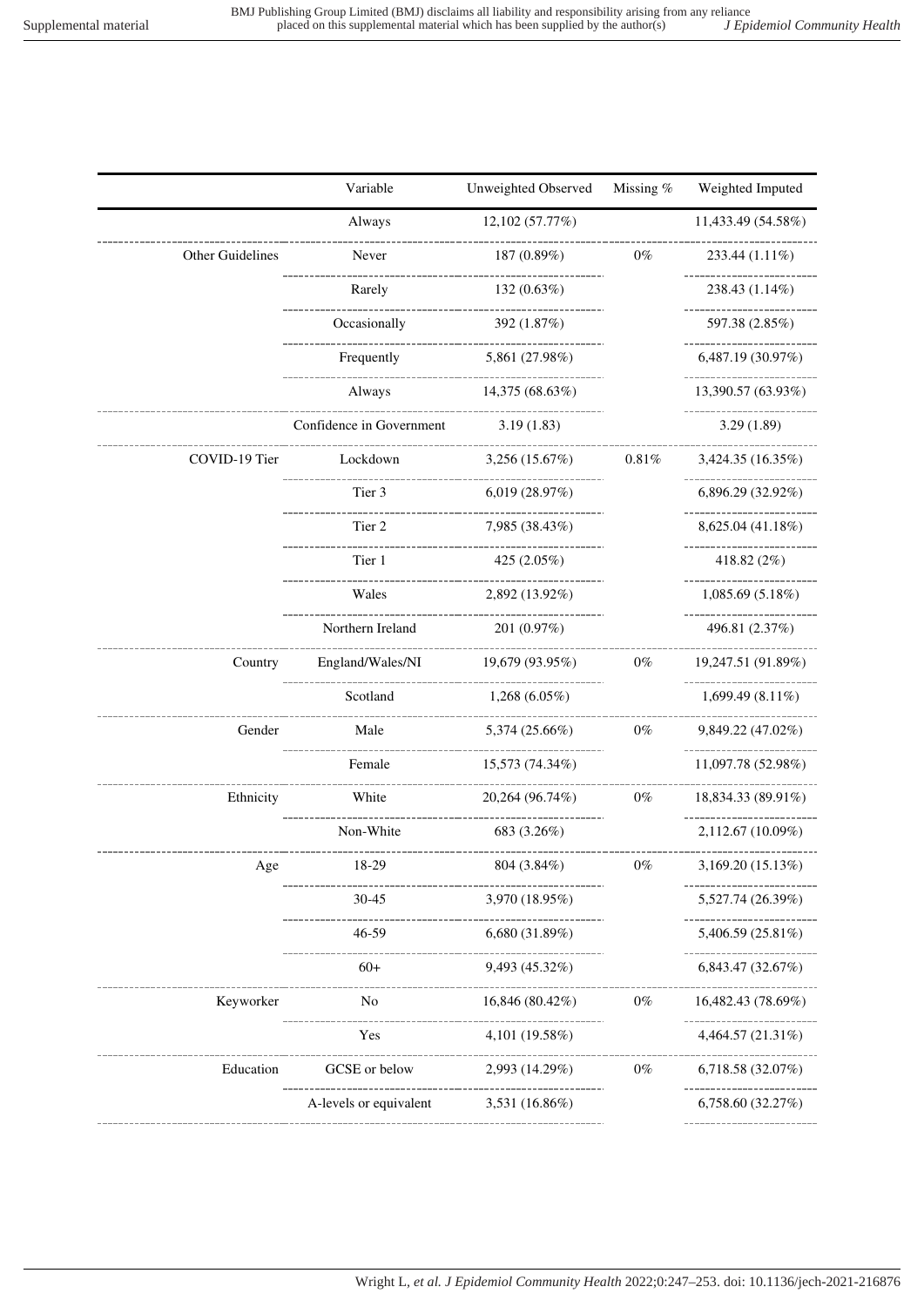|                                                        | Variable                             | Unweighted Observed                                  | Missing %  | Weighted Imputed                                  |
|--------------------------------------------------------|--------------------------------------|------------------------------------------------------|------------|---------------------------------------------------|
|                                                        | Degree or above                      | 14,423 (68.85%)                                      |            | 7,469.81 (35.66%)                                 |
| Income                                                 | $\leq$ £16 $k$                       | $2,696(14.34\%)$                                     | 10.24%     | 3,703.64 (17.68%)                                 |
|                                                        | £16 $k - 230k$                       | 4,972 (26.45%)                                       |            | -----------------<br>6,016.19 (28.72%)            |
|                                                        | $£30k - £60k$                        | 6,633(35.28%)                                        |            | 7,140.88 (34.09%)                                 |
|                                                        | £60k - £90k                          | $2,689(14.3\%)$                                      |            | -------------------<br>2,554.19 (12.19%)          |
|                                                        | -------------<br>£90k+               | $1,811(9.63\%)$                                      |            | ----------------<br>$1,532.10(7.31\%)$            |
| Living Arrangement                                     | Not alone, no child 12,314 (58.79%)  |                                                      | $0\%$      | ---------------------------<br>12,475.06 (59.56%) |
|                                                        | Not alone, with child                | 4,120(19.67%)                                        |            | ------------------<br>4,528.07 (21.62%)           |
|                                                        | Alone                                | 4,513 (21.54%)                                       |            | -------------------<br>3,943.87 (18.83%)          |
| Household Overcrowding                                 | <1 persons per room                  | 19,597 (93.56%)                                      | $0\%$      | 18,319.81 (87.46%)                                |
|                                                        |                                      | 1+ person per room $1,350(6.44\%)$                   |            | 2,627.19 (12.54%)                                 |
|                                                        | Nieghbourhood Crowding               | -----------------------<br>-----------<br>7.03(1.84) | 24.48%     | __________________<br>6.95(1.85)                  |
| Lockdown 1.0 Mental Health                             | Same                                 | 10,249 (62.2%)                                       |            | 21.33\% 12,448.18 (59.43\%)                       |
|                                                        | Worse                                | 5,001 (30.35%)                                       |            | ------------------<br>6,858.43 (32.74%)           |
|                                                        | <b>Better</b>                        | 1,228 (7.45%)                                        |            | ------------------<br>1,640.39(7.83%)             |
| Personality Traits                                     | <b>Openness</b>                      | 15.3(3.23)                                           | $0\%$      | 14.75 (3.26)                                      |
|                                                        | Conscientiousness                    | ------------------<br>16.08(2.88)                    | .<br>$0\%$ | 15.78(2.9)                                        |
|                                                        | --------------------<br>Extraversion | 12.88(4.25)                                          | $0\%$      | 12.51 (4.28)                                      |
|                                                        | Agreeableness                        | 15.59(3.01)                                          | $0\%$      | 15.44(3.13)                                       |
|                                                        | Neuroticism                          | 10.9(4.21)                                           | $0\%$      | 11.27(4.37)                                       |
|                                                        | <b>External Locus of Control</b>     | 12.14 (2.58)                                         | 20.82%     | 12.53(2.67)                                       |
|                                                        | Risk Behaviour                       | --------------<br>4.38(2.33)                         | 25.4%      | 4.42(2.36)                                        |
|                                                        | Empathy                              | 20.67(4.6)                                           | 22.33%     | 20(4.79)                                          |
| Self-Isolating                                         | N <sub>o</sub>                       | 19,010 (93.4%)                                       | $2.84\%$   | 19,640.32 (93.76%)                                |
|                                                        | Yes                                  | --------<br>$1,343(6.6\%)$                           |            | $1,306.68(6.24\%)$                                |
| ------------------------------<br>Psychiatric Disorder | _____________________<br>No n        | 17,997 (85.92%)                                      | $0\%$      | 17,407.99 (83.1%)                                 |
|                                                        | Yes                                  | 2,950 (14.08%)                                       |            | ------------------<br>3,539.01 (16.9%)            |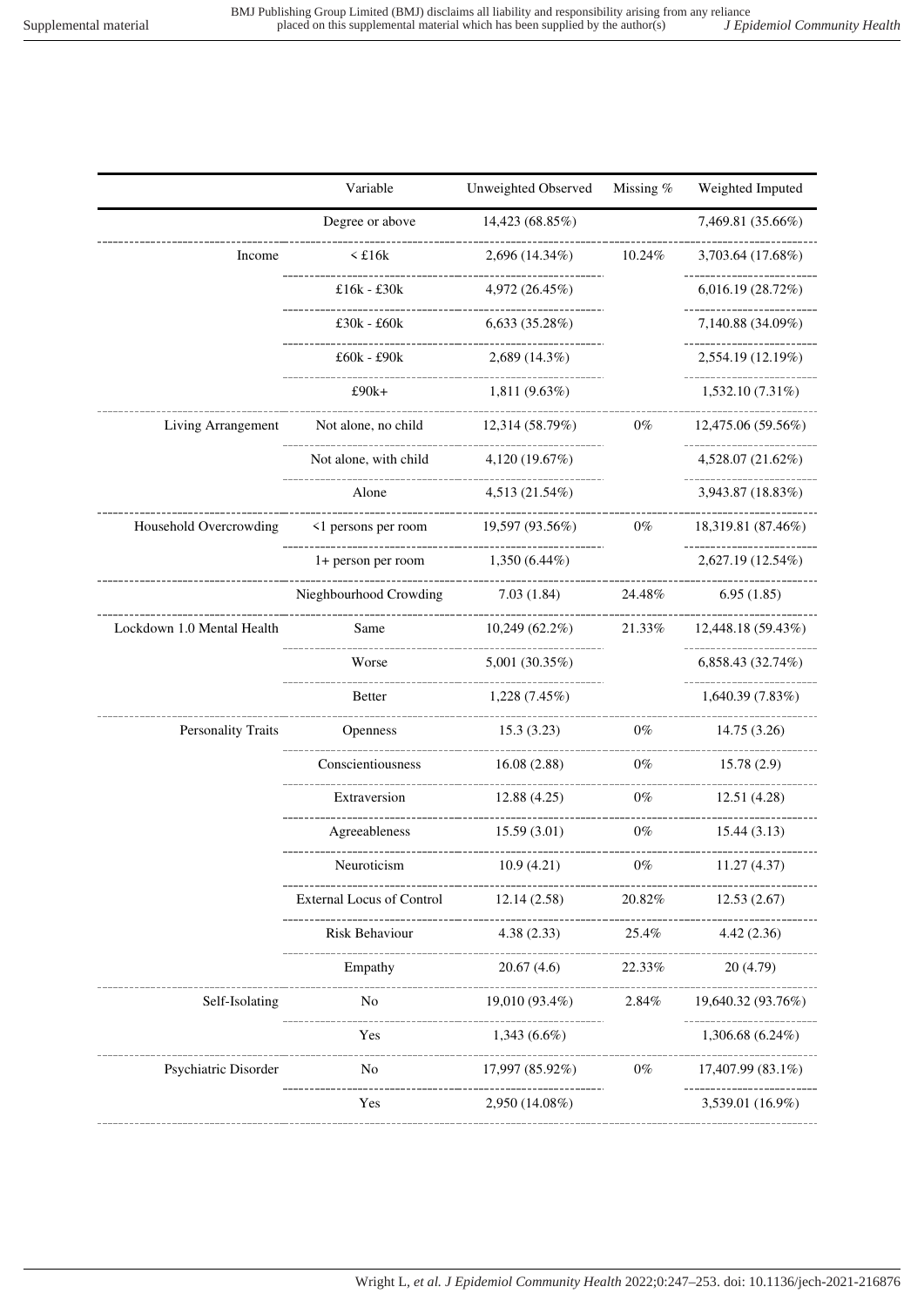|                      | Variable | Unweighted Observed | Missing $%$ | Weighted Imputed   |
|----------------------|----------|---------------------|-------------|--------------------|
| Long-Term Conditions | 0        | 11,935(56.98%)      | $0\%$       | 12,247.76 (58.47%) |
|                      |          | 5,852 (27.94%)      |             | 5,579.65 (26.64%)  |
|                      | $2+$     | $3,160(15.09\%)$    |             | 3,119.59(14.89%)   |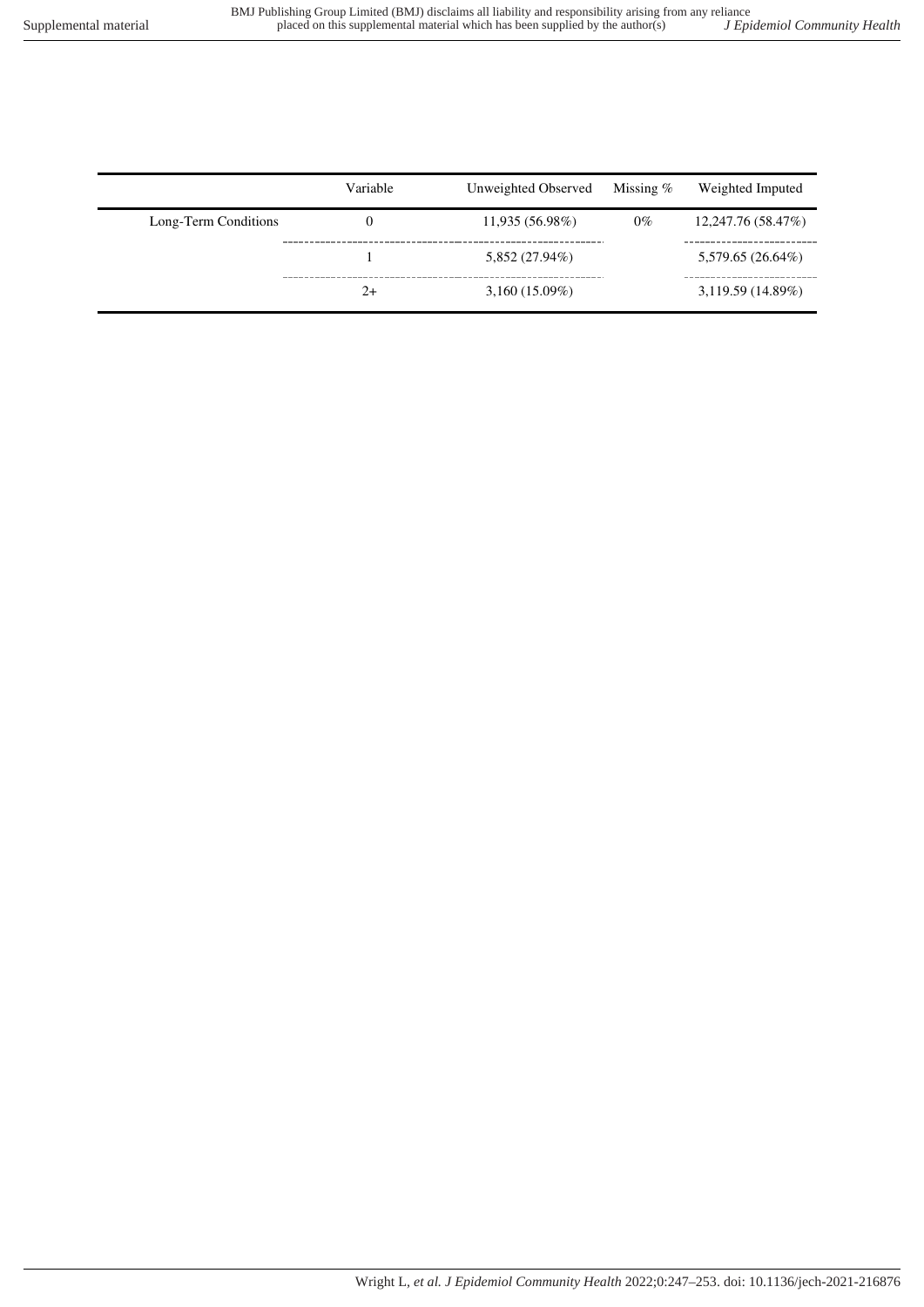### Table S2: Sample descriptive statistics by most likely latent class.

| 11,780.40<br>7,063.10<br>1,187.06<br>$\mathbf n$<br>_____________________________<br>Social Distance<br>Never<br>$9.45(0.08\%)$<br>114.18 | 916.44                 |
|-------------------------------------------------------------------------------------------------------------------------------------------|------------------------|
|                                                                                                                                           |                        |
| $(9.62\%)$                                                                                                                                |                        |
| Rarely<br>110.50<br>270.31                                                                                                                | $2.41(0.26\%)$         |
| $(1.56\%)$<br>(22.77%)                                                                                                                    |                        |
| Occasionally $47.94(0.41\%)$<br>647.46<br>462.82                                                                                          | 31.73                  |
| $(9.17\%)$                                                                                                                                | $(38.99\%)$ $(3.46\%)$ |
| Frequently $3,450.72$<br>5,197.75<br>311.22                                                                                               | 258.04                 |
| $(73.59\%)$ $(26.22\%)$ $(28.16\%)$<br>(29.29%)<br>---------------------<br>___________                                                   |                        |
| 8,272.30 1,107.39<br>Always                                                                                                               | 28.53 (2.4%) 624.26    |
| $(70.22\%)$ $(15.68\%)$                                                                                                                   | $(68.12\%)$            |
| --------------------------------------<br>6.78 $(0.1\%)$ 89.51 $(7.54\%)$<br><b>Indoor Mixing</b><br>Always<br><b>Contract Contract</b>   | 739.48                 |
|                                                                                                                                           | $(80.69\%)$            |
| Frequently $9.56(0.08\%)$ 7.54 $(0.11\%)$<br>272.27                                                                                       | 125.67                 |
| $(22.94\%)$                                                                                                                               | $(13.71\%)$            |
| Occasionally $9.46(0.08\%)$<br>590.38<br>345.10                                                                                           | 11.49                  |
| $(8.36\%)$                                                                                                                                | $(29.07\%)$ $(1.25\%)$ |
| 2,194.64 235.42<br>Rarely 148.98 (1.26%)                                                                                                  | 37.43                  |
| $(31.07\%)$                                                                                                                               | $(19.83\%)$ $(4.08\%)$ |
| Never<br>11,612.40<br>4,263.76 244.76                                                                                                     | $2.36(0.26\%)$         |
| (98.57%)<br>$(60.37%)$ $(20.62%)$                                                                                                         |                        |
| Always 168.02 (1.43%) 33.51 (0.47%) 45.23 (3.81%)<br><b>Outdoor Mixing</b>                                                                | 831.42                 |
|                                                                                                                                           | (90.72%)               |
| Frequently 11.54 $(0.1\%)$ 62.69 $(0.89\%)$<br>298.22                                                                                     | 71.39                  |
| $(25.12\%)$                                                                                                                               | (7.79%)                |
| Occasionally $29.78(0.25\%)$<br>546.53<br>258.43                                                                                          | $2.94(0.32\%)$         |
| $(7.74\%)$<br>(21.77%)                                                                                                                    |                        |
| Rarely 539.32 (4.58%)<br>1,930.61<br>230.64                                                                                               | 5.92 (0.65%)           |
| (27.33%)<br>$(19.43\%)$                                                                                                                   |                        |
| Never<br>11,031.73<br>354.54<br>4,489.77                                                                                                  | $4.76(0.52\%)$         |
| $(93.64\%)$<br>(63.57%)<br>(29.87%)                                                                                                       |                        |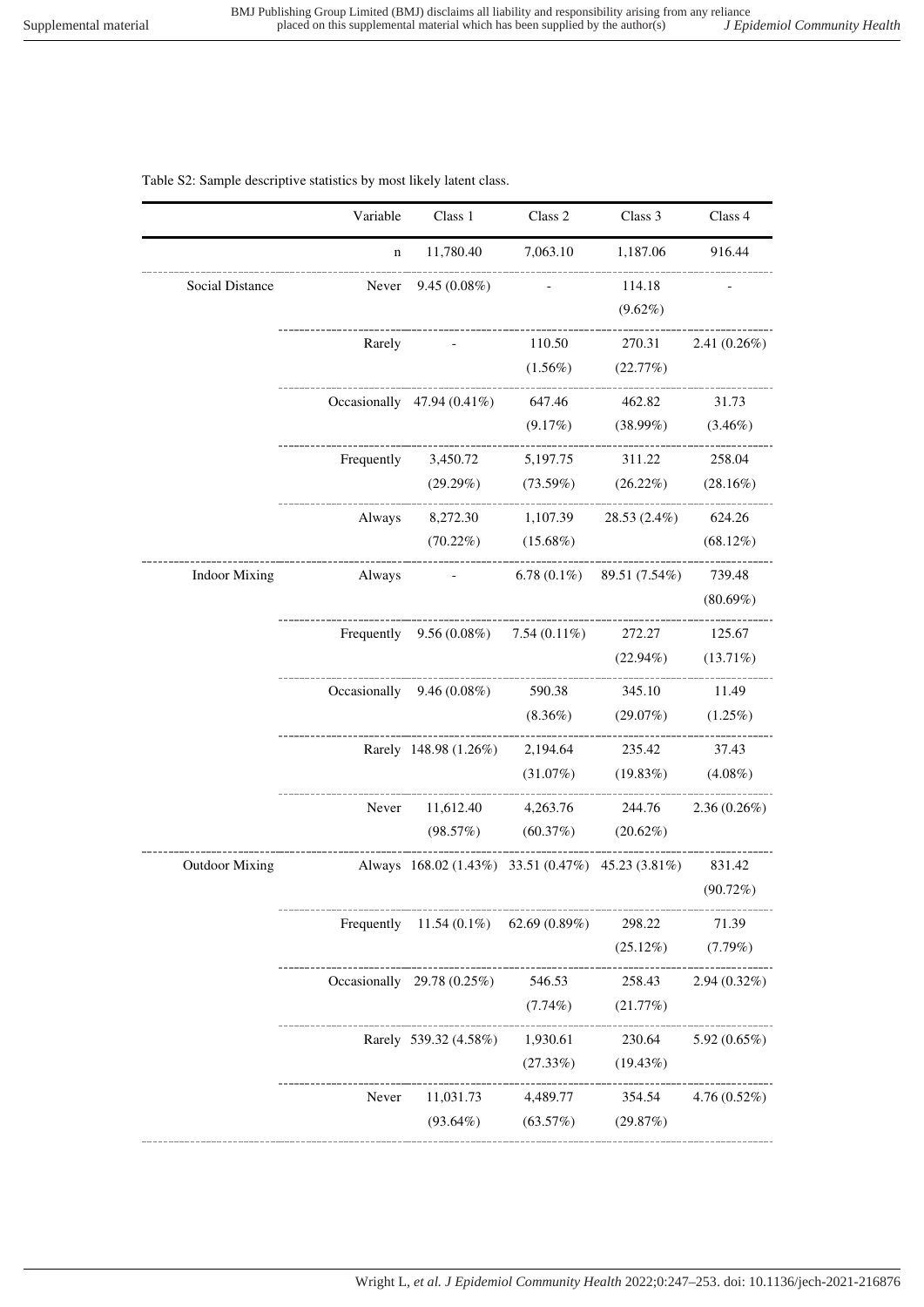|                  | Variable      | Class 1                                                                  | Class 2    | Class 3                                         | Class 4        |
|------------------|---------------|--------------------------------------------------------------------------|------------|-------------------------------------------------|----------------|
| Wear Mask        |               | Never $30.14 (0.26\%)$ $39.91 (0.57\%)$ $87.16 (7.34\%)$ $1.62 (0.18\%)$ |            |                                                 |                |
|                  |               | Rarely $4.31(0.04\%)$ $23.49(0.33\%)$ $45.20(3.81\%)$                    |            |                                                 |                |
|                  |               | Occasionally $9.53(0.08\%)$ $13.87(0.2\%)$ $109.67$ $3.16(0.34\%)$       |            |                                                 |                |
|                  |               |                                                                          |            | $(9.24\%)$                                      |                |
|                  |               | Frequently 84.96 (0.72%) 665.94 374.12 23.89                             |            |                                                 |                |
|                  |               |                                                                          |            | $(9.43\%)$ $(31.52\%)$ $(2.61\%)$               |                |
|                  |               | Always 11,651.46 6,319.89 570.91 887.76                                  |            |                                                 |                |
|                  |               |                                                                          |            | $(98.91\%)$ $(89.48\%)$ $(48.09\%)$ $(96.87\%)$ |                |
| Sanitise Hands   |               | Never 17.30 (0.15%) 13.70 (0.19%) 72.65 (6.12%)                          |            |                                                 |                |
|                  |               | Rarely 23.09 (0.2%) 186.21 201.20                                        |            |                                                 | $0.86(0.09\%)$ |
|                  |               |                                                                          |            | $(2.64\%)$ $(16.95\%)$                          |                |
|                  |               | Occasionally 507.95 (4.31%) 839.69 305.29                                |            |                                                 | 35.22          |
|                  |               |                                                                          |            | $(11.89\%)$ $(25.72\%)$ $(3.84\%)$              |                |
|                  |               | Frequently 2,882.83 3,761.64 439.40 226.47                               |            |                                                 |                |
|                  |               |                                                                          |            | $(24.47%)$ $(53.26%)$ $(37.02%)$ $(24.71%)$     |                |
|                  |               | Always 8,349.23 2,261.87 168.51 653.88                                   |            |                                                 |                |
|                  |               |                                                                          |            | (70.87%) (32.02%) (14.2%) (71.35%)              |                |
| Other Guidelines |               | Never $153.87(1.31\%)$ - $79.57(6.7\%)$                                  |            |                                                 |                |
|                  |               | Rarely 18.43 (0.16%) 10.87 (0.15%) 209.13                                |            |                                                 |                |
|                  |               |                                                                          |            | $(17.62\%)$                                     |                |
|                  |               | Occasionally $110.53$ $486.65 (41\%)$ $0.20 (0.02\%)$                    |            |                                                 |                |
|                  |               |                                                                          | $(1.56\%)$ |                                                 |                |
|                  |               | Frequently 314.56 (2.67%) 5,654.68 352.93 165.01                         |            |                                                 |                |
|                  |               |                                                                          |            | $(80.06\%)$ $(29.73\%)$                         | $(18.01\%)$    |
|                  | Always        |                                                                          |            | $11,293.54$ $1,287.03$ $58.77(4.95\%)$          | 751.23         |
|                  |               | $(95.87%)$ $(18.22%)$                                                    |            |                                                 | (81.97%)       |
|                  | Confidence in |                                                                          |            | $3.42(1.95)$ $3.15(1.76)$ $2.65(1.75)$          | 3.56(1.96)     |
|                  | Government    |                                                                          |            |                                                 |                |
| COVID-19 Tier    | Lockdown      |                                                                          |            | 1,866.94 1,219.93 208.98                        | 128.51         |
|                  |               |                                                                          |            | $(15.85\%)$ $(17.27\%)$ $(17.6\%)$ $(14.02\%)$  |                |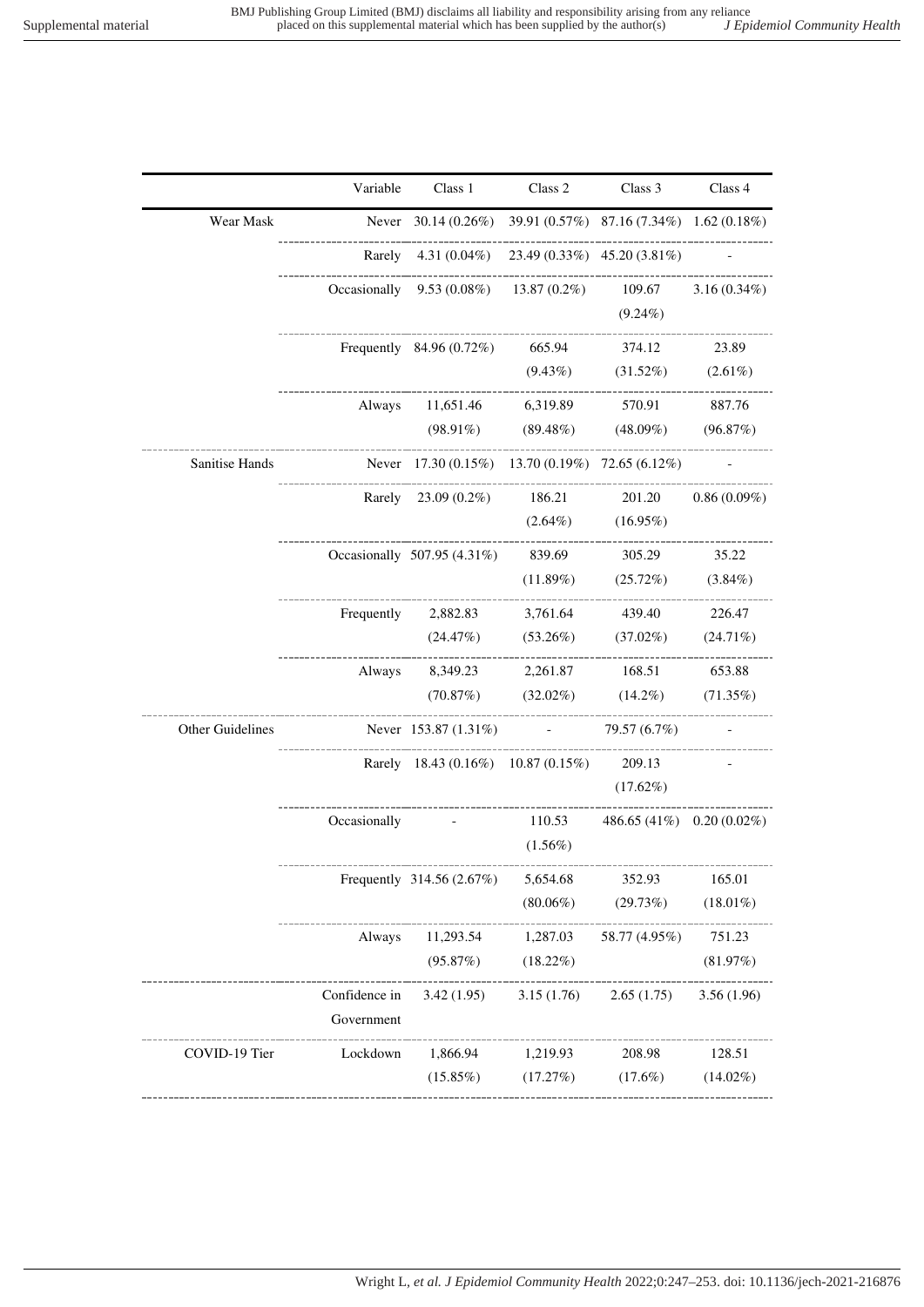|           | Variable                        | Class 1                 | Class 2     | Class 3       | Class 4     |
|-----------|---------------------------------|-------------------------|-------------|---------------|-------------|
|           | Tier 3                          | 4,033.94                | 2,193.97    | 349.65        | 318.72      |
|           |                                 | $(34.24\%)$             | $(31.06\%)$ | $(29.46\%)$   | (34.78%)    |
|           | Tier 2                          | 4,739.27                | 2,994.06    | 523.12        | 368.60      |
|           |                                 | $(40.23\%)$             | (42.39%)    | $(44.07\%)$   | $(40.22\%)$ |
|           |                                 | Tier 1 250.89 (2.13%)   | 124.77      | 22.91 (1.93%) | 20.25       |
|           |                                 |                         | (1.77%)     |               | $(2.21\%)$  |
|           |                                 | Wales 639.99 (5.43%)    | 347.95      | 48.93 (4.12%) | 48.81       |
|           |                                 |                         | $(4.93\%)$  |               | $(5.33\%)$  |
|           | Northern Ireland 249.37 (2.12%) |                         | 182.43      | 33.47 (2.82%) | 31.54       |
|           |                                 |                         | $(2.58\%)$  |               | $(3.44\%)$  |
| Country   | England/Wales/NI                | 10,849.03               | 6,440.25    | 1,115.12      | 843.11      |
|           |                                 | $(92.09\%)$             | (91.18%)    | $(93.94\%)$   | $(92\%)$    |
|           |                                 | Scotland 931.37 (7.91%) | 622.85      | 71.94 (6.06%) | 73.32 (8%)  |
|           |                                 |                         | $(8.82\%)$  |               |             |
| Gender    | Male                            | 5,344.62                | 3,349.11    | 626.77        | 528.72      |
|           |                                 | (45.37%)                | (47.42%)    | $(52.8\%)$    | (57.69%)    |
|           | Female                          | 6,435.78                | 3,713.99    | 560.29        | 387.72      |
|           |                                 | $(54.63\%)$             | $(52.58\%)$ | $(47.2\%)$    | $(42.31\%)$ |
| Ethnicity | White                           | 10,654.43               | 6,349.89    | 1,034.94      | 795.07      |
|           |                                 | $(90.44\%)$             | $(89.9\%)$  | (87.19%)      | (86.76%)    |
|           | Non-White                       | 1,125.97                | 713.22      | 152.12        | 121.36      |
|           |                                 | $(9.56\%)$              | $(10.1\%)$  | $(12.81\%)$   | $(13.24\%)$ |
| Δσρ       | 18.29                           | 1.334.02                | 1.44094     | 341 84        | 52.40       |

| Country   | England/Wales/NI | 10,849.03               | 6,440.25              | 1,115.12      | 843.11      |
|-----------|------------------|-------------------------|-----------------------|---------------|-------------|
|           |                  | $(92.09\%)$             | (91.18%)              | $(93.94\%)$   | (92%)       |
|           |                  | Scotland 931.37 (7.91%) | 622.85                | 71.94 (6.06%) | 73.32 (8%)  |
|           |                  |                         | $(8.82\%)$            |               |             |
| Gender    | Male             | 5,344.62                | ---------<br>3,349.11 | 626.77        | 528.72      |
|           |                  | (45.37%)                | $(47.42\%)$           | $(52.8\%)$    | $(57.69\%)$ |
|           | Female           | 6,435.78                | 3,713.99              | 560.29        | 387.72      |
|           |                  | (54.63%)                | (52.58%)              | (47.2%)       | $(42.31\%)$ |
| Ethnicity | White            | 10,654.43               | 6,349.89              | 1,034.94      | 795.07      |
|           |                  | $(90.44\%)$             | $(89.9\%)$            | (87.19%)      | $(86.76\%)$ |
|           | Non-White        | 1,125.97                | 713.22                | 152.12        | 121.36      |
|           |                  | $(9.56\%)$              | $(10.1\%)$            | $(12.81\%)$   | $(13.24\%)$ |
| Age       | 18-29            | 1,334.02                | 1,440.94              | 341.84        | 52.40       |
|           |                  | $(11.32\%)$             | $(20.4\%)$            | $(28.8\%)$    | $(5.72\%)$  |
|           | $30 - 45$        | 2,862.69                | 2,078.89              | 363.15        | 223.01      |
|           |                  | (24.3%)                 | (29.43%)              | (30.59%)      | (24.33%)    |
|           | 46-59            | 3,284.26                | 1,647.23              | 244.55        | 230.54      |
|           |                  | (27.88%)                | $(23.32\%)$           | $(20.6\%)$    | $(25.16\%)$ |
|           | $60+$            | 4,299.43                | 1,896.04              | 237.52        | 410.48      |
|           |                  | $(36.5\%)$              | $(26.84\%)$           | $(20.01\%)$   | (44.79%)    |
| Keyworker | No               | 9,461.27                | 5,432.78              | 871.02        | 717.36      |
|           |                  | $(80.31\%)$             | $(76.92\%)$           | (73.38%)      | (78.28%)    |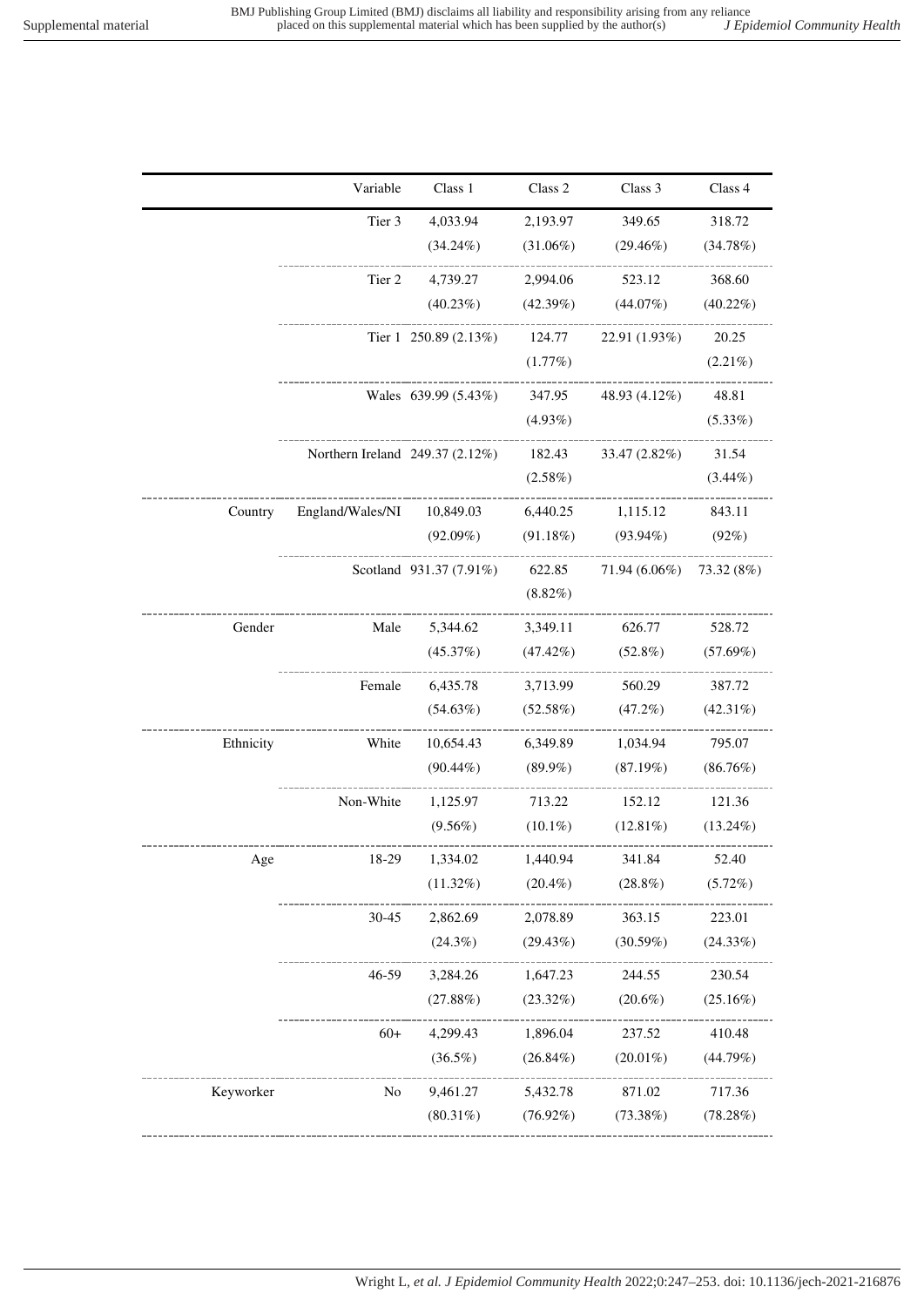|                     | Variable                          | Class 1       | Class 2         | Class 3     | Class 4     |
|---------------------|-----------------------------------|---------------|-----------------|-------------|-------------|
|                     | Yes                               | 2,319.13      | 1,630.32        | 316.04      | 199.08      |
|                     |                                   | $(19.69\%)$   | $(23.08\%)$     | $(26.62\%)$ | $(21.72\%)$ |
| Education           | GCSE or below                     | 3,970.63      | 1,984.39        | 400.81      | 362.76      |
|                     |                                   | $(33.71\%)$   | $(28.1\%)$      | (33.76%)    | (39.58%)    |
|                     | A-levels or                       | 3,825.68      | 2,298.73        | 348.59      | 285.61      |
|                     | equivalent                        | (32.47%)      | (32.55%)        | (29.37%)    | (31.16%)    |
|                     | Degree or above                   | 3,984.09      | 2,779.99        | 437.66      | 268.07      |
|                     |                                   | $(33.82\%)$   | $(39.36\%)$     | (36.87%)    | (29.25%)    |
| Income              | $\leq$ £16 $k$                    | 2,092.37      | 1,153.56        | 264.06      | 193.64      |
|                     |                                   | (17.76%)      | $(16.33\%)$     | $(22.25\%)$ | (21.13%)    |
|                     | £16 $k - £30k$                    | 3,529.09      | 1,922.61 308.45 |             | 256.04      |
|                     |                                   | $(29.96\%)$   | $(27.22\%)$     | $(25.98\%)$ | $(27.94\%)$ |
|                     | $£30k - £60k$                     | 4,019.96      | 2,477.60        | 373.06      | 270.25      |
|                     |                                   | $(34.12\%)$   | $(35.08\%)$     | $(31.43\%)$ | $(29.49\%)$ |
|                     | £60k - £90k 1,361.05              |               | 952.11          | 139.49      | 101.54      |
|                     |                                   | $(11.55\%)$   | $(13.48\%)$     | (11.75%)    | $(11.08\%)$ |
|                     | £90k+                             | 777.93 (6.6%) | 557.22          | 101.98      | 94.96       |
|                     |                                   |               | $(7.89\%)$      | $(8.59\%)$  | $(10.36\%)$ |
| Living Arrangement  | Not alone, no child               | 7,192.11      | 4,062.25        | 644.92      | 575.78      |
|                     |                                   | $(61.05\%)$   | $(57.51\%)$     | $(54.33\%)$ | $(62.83\%)$ |
|                     | Not alone, with child             | 2,385.20      | 1,687.05        | 287.08      | 168.74      |
|                     |                                   | $(20.25\%)$   | (23.89%)        | $(24.18\%)$ | $(18.41\%)$ |
|                     | Alone                             | 2,203.09      | 1,313.81        | 255.06      | 171.92      |
|                     |                                   | (18.7%)       | $(18.6\%)$      | $(21.49\%)$ | (18.76%)    |
|                     | Household <1 persons per room     | 10,512.03     | 6,047.53        | 970.34      | 789.91      |
| Overcrowding        | --------------------------------- | (89.23%)      | $(85.62\%)$     | $(81.74\%)$ | $(86.19\%)$ |
|                     | 1+ person per room                | 1,268.37      | 1,015.57        | 216.72      | 126.53      |
|                     | ______________                    | (10.77%)      | $(14.38\%)$     | $(18.26\%)$ | $(13.81\%)$ |
|                     | Nieghbourhood                     | 6.95(1.87)    | 6.95(1.82)      | 6.91(1.8)   | 7.03(1.87)  |
|                     | Crowding                          |               |                 |             |             |
| Lockdown 1.0 Mental | Same                              | 7,168.37      | 4,153.77        | 510.84      | 615.20      |
| Health              | ---------------------             | $(60.85\%)$   | $(58.81\%)$     | $(43.03\%)$ | (67.13%)    |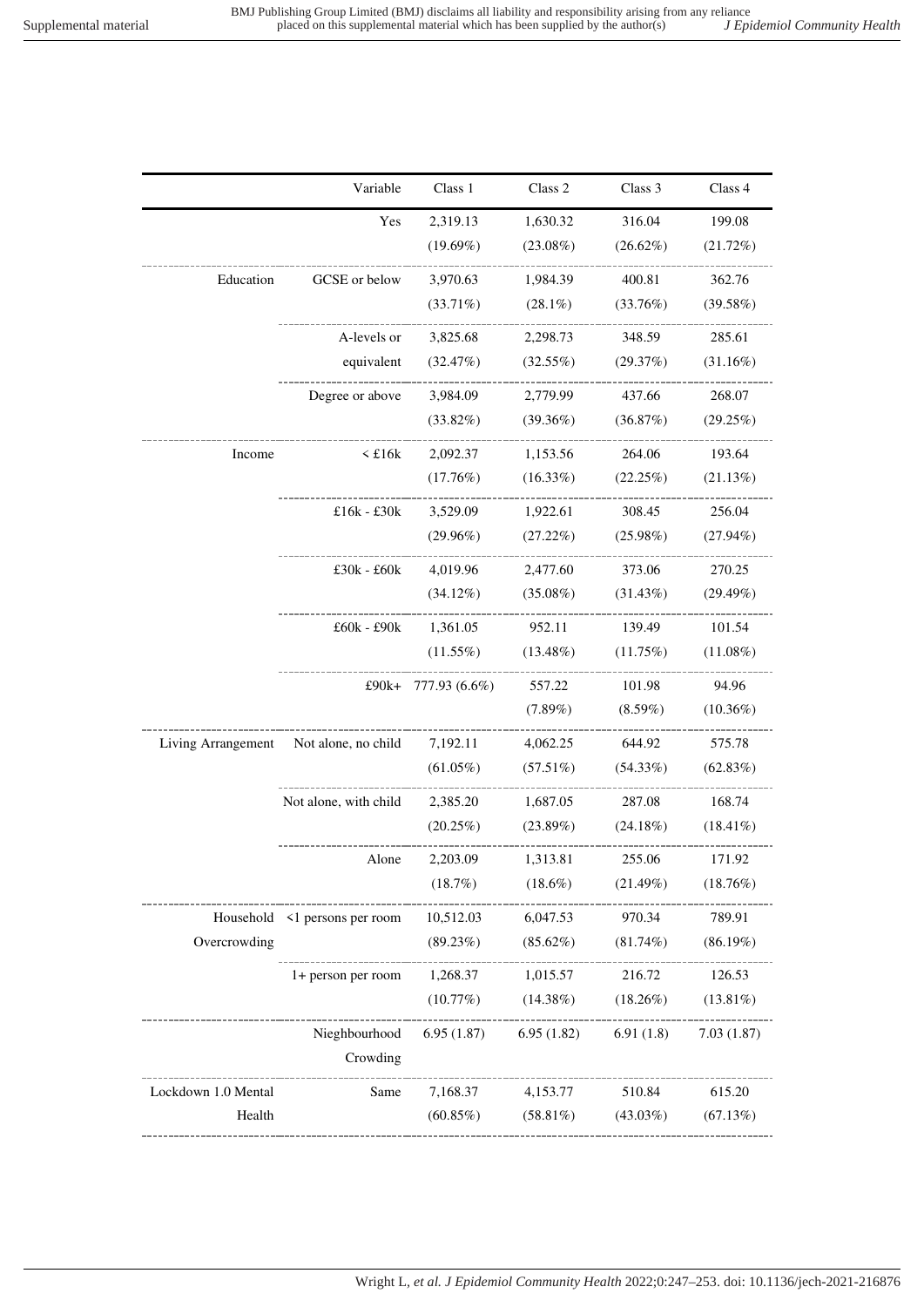|                      | Variable                     | Class 1                        | Class 2                      | Class 3                                   | Class 4      |
|----------------------|------------------------------|--------------------------------|------------------------------|-------------------------------------------|--------------|
|                      | Worse                        | 3,748.86                       | 2,340.89                     | 518.38                                    | 250.30       |
|                      |                              | $(31.82\%)$                    | $(33.14\%)$                  | (43.67%)                                  | $(27.31\%)$  |
|                      |                              | Better 863.17 (7.33%)          | 568.44                       | 157.84                                    | 50.94        |
|                      |                              |                                | $(8.05\%)$                   | $(13.3\%)$                                | $(5.56\%)$   |
|                      | <b>Openness</b>              | 14.86(3.31)                    | 14.65(3.1)                   | 14.2(3.42)                                | 14.79(3.5)   |
|                      | Conscientiousness            | 16.04(2.9)                     | 15.39(2.79)<br>------------- | 15.29(3.07)                               | 15.99(3.05)  |
|                      |                              | Extraversion $12.46(4.28)$     | $12.57(4.22)$ 12.38(4.6)     |                                           | 12.84 (4.29) |
|                      | Agreeableness                |                                |                              | $15.63(3.13)$ $15.18(3.01)$ $14.87(3.35)$ | 15.77(3.41)  |
|                      | Neuroticism                  | ----------------<br>11.27(4.4) | 11.24 (4.31)                 | $11.54(4.45)$ $11.11(4.37)$               |              |
|                      | External Locus of<br>Control | 12.43(2.68)                    | ---------<br>12.59(2.59)     | 13.24 (2.99)                              | 12.53(2.64)  |
|                      | Risk Behaviour               | 4.04(2.35)                     | 4.81(2.21)                   | 5.74(2.48)                                | 4.45(2.41)   |
|                      | Empathy                      | 20.49 (4.76)                   | 19.43(4.7)                   | 18.54 (4.99)                              | 20.02(4.8)   |
| Self-Isolating       | No                           | 10,863.39                      | 6,788.61                     | 1,149.35                                  | 838.96       |
|                      |                              | $(92.22\%)$                    | $(96.11\%)$                  | (96.82%)                                  | $(91.55\%)$  |
|                      |                              | Yes 917.01 (7.78%)             | 274.49                       | 37.71 (3.18%)                             | 77.47        |
|                      |                              |                                | $(3.89\%)$                   |                                           | $(8.45\%)$   |
| Psychiatric Disorder | No                           | 9,760.18                       | 5,959.08                     | 912.82                                    | 775.92       |
|                      |                              | (82.85%)                       | (84.37%)                     | $(76.9\%)$                                | (84.67%)     |
|                      | Yes                          | 2,020.22                       | 1,104.03                     | 274.24                                    | 140.52       |
|                      |                              | (17.15%)                       | $(15.63\%)$                  | $(23.1\%)$                                | $(15.33\%)$  |
| Long-Term            | $\boldsymbol{0}$             | 6,324.24                       | 4,667.52                     | 780.92                                    | 475.09       |
| Conditions           |                              | $(53.68\%)$                    | $(66.08\%)$                  | (65.79%)                                  | $(51.84\%)$  |
|                      | 1                            | 3,413.22                       | 1,648.78                     | 249.66                                    | 267.99       |
|                      |                              | (28.97%)                       | $(23.34\%)$                  | (21.03%)                                  | $(29.24\%)$  |
|                      | $2+$                         | 2,042.94                       | 746.81                       | 156.48                                    | 173.36       |
|                      |                              | $(17.34\%)$                    | (10.57%)                     | (13.18%)                                  | $(18.92\%)$  |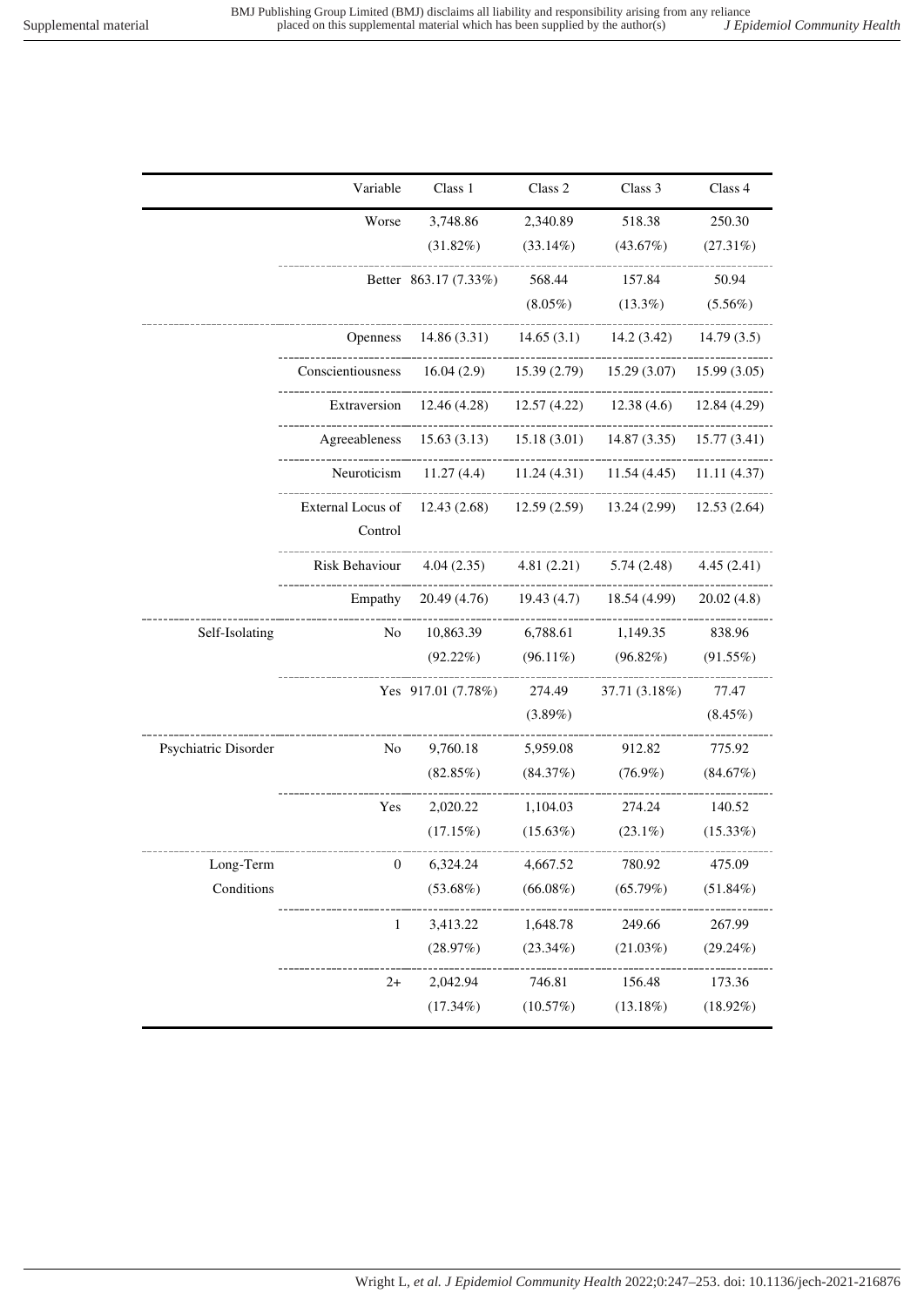### Table S3: Results of multinomial regression model predicting latent class by individual characteristics. Models use 3-step procedure and multiply imputed data (40 datasets). Reference class is largest class, Class 1.

|                                 | Variable                                            | Class 2                                      | Class 3                           | Class 4    |
|---------------------------------|-----------------------------------------------------|----------------------------------------------|-----------------------------------|------------|
|                                 | Confidence in                                       |                                              | 0.86(0.8, 0.6(0.49, 1.02(0.89,    |            |
|                                 | Government                                          | 0.93)                                        | $(0.73)$ 1.17)                    |            |
| COVID-19 Tier (ref. Lockdown)   | Tier 3                                              |                                              | 0.87(0.67, 0.64(0.35, 1.02(0.62,  |            |
|                                 |                                                     | 1.13)                                        | $1.15$ $1.67$                     |            |
|                                 | Tier 2                                              |                                              | 1.06(0.82, 0.82(0.47, 0.97(0.61,  |            |
|                                 |                                                     |                                              | $1.38$ $1.43$ $1.55$              |            |
|                                 |                                                     | Tier 1 0.94 (0.56, 1.12 (0.35, 0.96 (0.4,    |                                   |            |
|                                 |                                                     |                                              | $1.6)$ $3.58)$ $2.32)$            |            |
|                                 |                                                     | Wales 1.09 (0.81, 0.74 (0.35, 0.93 (0.55,    |                                   |            |
|                                 |                                                     |                                              | $1.47$ $1.56$ $1.56$              |            |
|                                 | Northern Ireland 1.54 (0.78, 1.47 (0.41, 1.9 (0.75, |                                              |                                   |            |
|                                 |                                                     |                                              | $(3.03)$ $(5.28)$ $(4.79)$        |            |
| Country (ref. England/Wales/NI) |                                                     | Scotland 1.13 (0.84, 0.57 (0.27, 1.08 (0.68, |                                   |            |
|                                 |                                                     | $1.53$ $1.19$ $1.71$                         |                                   |            |
| Gender (ref. Male)              | Female 1 (0.84, 1.17) 0.72 (0.49, 0.63 (0.47,       |                                              |                                   |            |
|                                 |                                                     |                                              | $1.04)$ 0.84)                     |            |
| Ethnicity (ref. White)          | Non-White 0.84 (0.61, 1.02 (0.57, 1.81 (1.12,       |                                              |                                   |            |
|                                 |                                                     |                                              | $1.16)$ $1.83)$                   | 2.92)      |
| Age (ref. 18-29)                | -----------------------                             | 30-45 0.57 (0.42, 0.34 (0.2, 2.23 (0.81,     |                                   |            |
|                                 |                                                     |                                              | $(0.78)$ $(0.58)$ $(6.17)$        |            |
|                                 |                                                     | $46-59$ 0.4 (0.3, 0.2 (0.11, 1.96 (0.71,     | --------------------------------- |            |
|                                 |                                                     |                                              | $(0.55)$ $(0.36)$ $(5.35)$        |            |
|                                 | $60+$                                               |                                              | 0.36(0.26, 0.16(0.09, 2.76(1.01,  |            |
|                                 |                                                     | 0.5)                                         | 0.31)                             | 7.55)      |
|                                 | Keyworker                                           | 1.11(0.93,                                   | 1.27(0.86,                        | 1.28(0.91, |
|                                 |                                                     | 1.34)                                        | 1.89)                             | 1.8)       |
| Education (ref. GCSE or below)  | A-levels or                                         | 0.95(0.78,                                   | 0.5(0.32,                         | 0.89(0.63, |
|                                 | equivalent                                          | 1.16)                                        | 0.78)                             | 1.26)      |
|                                 | Degree or above $1 (0.82, 1.22)$                    |                                              | 0.51(0.32,                        | 0.8(0.56,  |
|                                 |                                                     |                                              |                                   |            |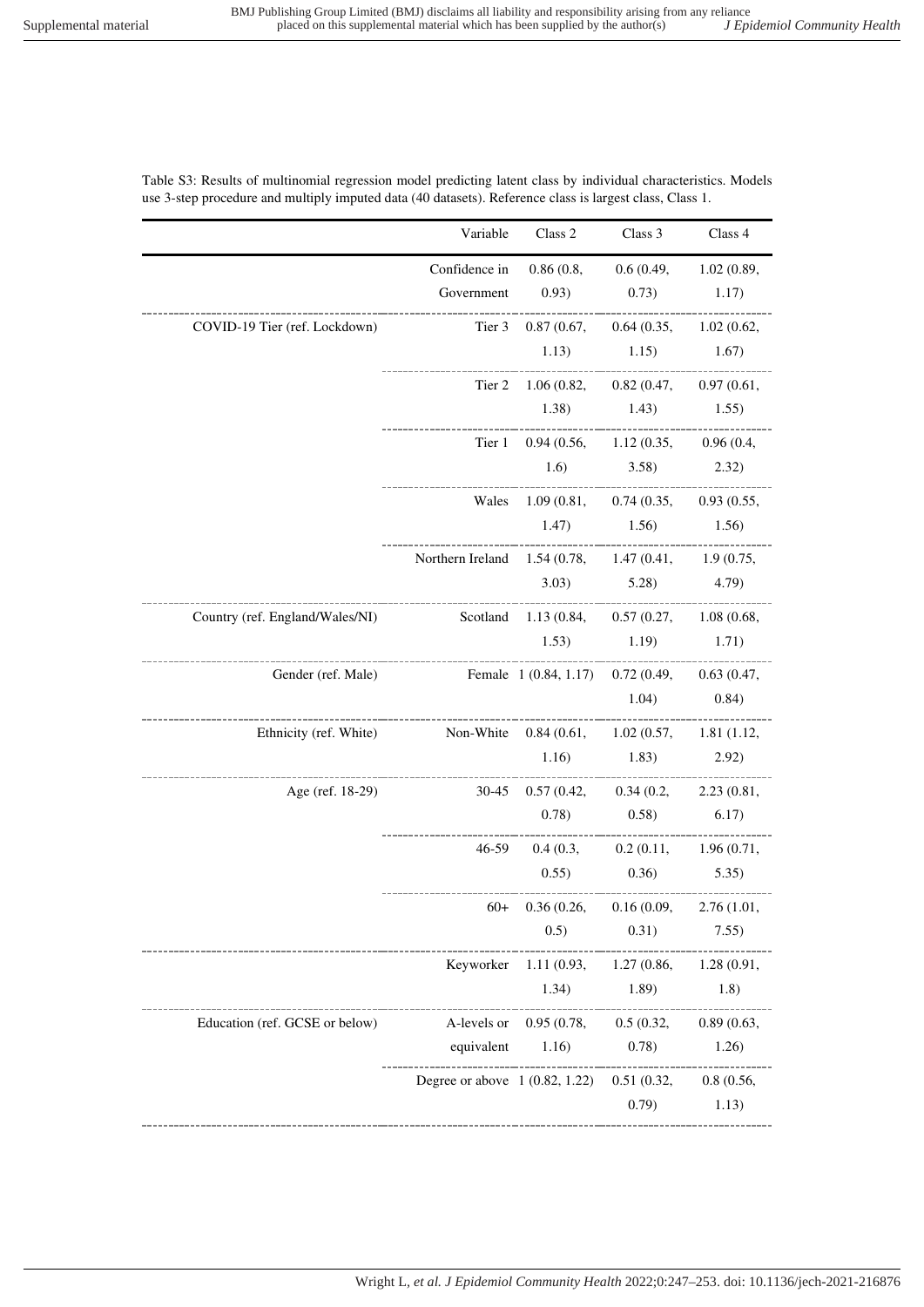|                                                                                                  | Variable                                                | Class 2                                             | Class 3                          | Class 4 |
|--------------------------------------------------------------------------------------------------|---------------------------------------------------------|-----------------------------------------------------|----------------------------------|---------|
| Income (ref. $\leq$ £16k)                                                                        |                                                         | £16k - £30k 0.98 (0.76, 0.72 (0.43, 0.77 (0.51,     |                                  |         |
|                                                                                                  |                                                         |                                                     | $1.25$ $1.19$ $1.17$             |         |
|                                                                                                  |                                                         | £30k - £60k 0.98 (0.75, 0.7 (0.4, 0.79 (0.51,       |                                  |         |
|                                                                                                  |                                                         |                                                     | $1.27$ $1.22$ $1.24$             |         |
|                                                                                                  |                                                         | £60k - £90k 0.94 (0.69, 0.63 (0.3, 0.99 (0.56,      |                                  |         |
|                                                                                                  |                                                         |                                                     | $1.29$ $1.32$ $1.75$             |         |
|                                                                                                  |                                                         | £90k+ 1 (0.69, 1.44) 0.92 (0.45, 1.67 (0.92,        |                                  |         |
|                                                                                                  |                                                         |                                                     | 1.89)                            | 3.03)   |
| Living Arrangement (ref. Not alone, no Not alone, with child 1.18 (0.97, 1.32 (0.85, 0.84 (0.55, |                                                         |                                                     |                                  |         |
| child)                                                                                           |                                                         | $1.44$ $2.03$ $1.27$                                |                                  |         |
|                                                                                                  |                                                         | Alone 1.14 (0.94, 1.37 (0.92, 0.97 (0.7,            |                                  |         |
|                                                                                                  |                                                         |                                                     | $(1.38)$ $(2.03)$ $(1.34)$       |         |
| Household Overcrowding (ref. <1 1+ person per room 1.11 (0.85, 1.29 (0.79, 1.54 (0.95,           |                                                         |                                                     |                                  |         |
| persons per room)                                                                                |                                                         | $1.46)$ $2.09)$ $2.48)$                             |                                  |         |
|                                                                                                  | Nieghbourhood 1.02 (0.93, 1.12 (0.93, 1.05 (0.89,       |                                                     |                                  |         |
|                                                                                                  |                                                         | Crowding 1.11) 1.35 1.24                            |                                  |         |
| Lockdown 1.0 Mental Health (ref. Same)                                                           |                                                         | Worse $0.85(0.7, 1.58(1.05, 0.84(0.56,$             |                                  |         |
|                                                                                                  |                                                         | $1.04$ $2.38$ $1.27$                                |                                  |         |
|                                                                                                  | <b>Better</b>                                           |                                                     | 0.82(0.59, 2.24(1.14, 0.81(0.38, |         |
|                                                                                                  |                                                         | $(1.15)$ $(4.38)$ $(1.74)$                          |                                  |         |
|                                                                                                  |                                                         | Openness 0.9 (0.83, 0.7 (0.59, 0.98 (0.83,          |                                  |         |
|                                                                                                  |                                                         |                                                     | $(0.97)$ $(0.83)$ $(1.14)$       |         |
|                                                                                                  | Conscientiousness 0.78 (0.73, 0.92 (0.77, 0.96 (0.83,   |                                                     |                                  |         |
|                                                                                                  |                                                         | 0.85)                                               | 1.1)                             | 1.11)   |
|                                                                                                  |                                                         | Extraversion 1.14 (1.06, 1.22 (1.02, 1.13 (0.95,    |                                  |         |
|                                                                                                  |                                                         |                                                     | $1.24$ $1.47$ $1.33$             |         |
|                                                                                                  |                                                         | Agreeableness 1 (0.91, 1.08) 0.99 (0.83, 1.2 (0.99, |                                  |         |
|                                                                                                  |                                                         |                                                     | $1.19$ $1.46$                    |         |
|                                                                                                  |                                                         | Neuroticism 1.05 (0.96, 1.1 (0.9, 1.21 (1.01,       |                                  |         |
|                                                                                                  |                                                         |                                                     | 1.16) $1.34$ $1.45$              |         |
|                                                                                                  | External Locus of 1.1 (1, 1.21) 1.43 (1.17, 1.06 (0.88, |                                                     | _______________________________  |         |
|                                                                                                  | Control                                                 |                                                     | 1.76)                            | 1.28)   |
|                                                                                                  |                                                         |                                                     |                                  |         |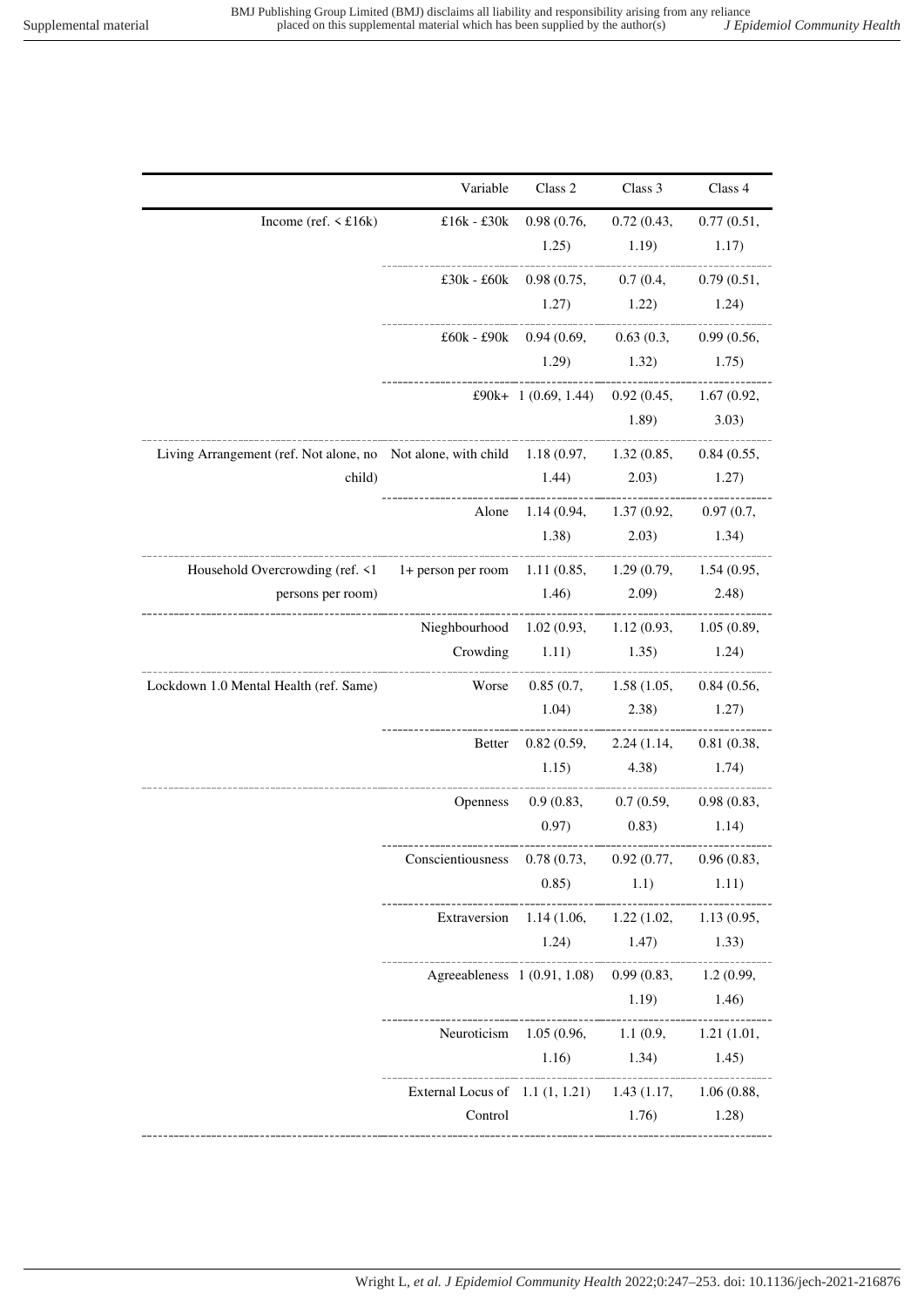| J Epidemiol Community Heali |  |  |
|-----------------------------|--|--|
|                             |  |  |

|                               | Variable                                                 | Class 2   | Class 3                                                     | Class 4    |
|-------------------------------|----------------------------------------------------------|-----------|-------------------------------------------------------------|------------|
|                               | Risk Behaviour                                           | 1.5(1.37, | 2.9 (2.29,                                                  | 1.21(1.02, |
|                               |                                                          | 1.64)     | 3.68)                                                       | 1.44)      |
|                               |                                                          |           | Empathy $0.77(0.69, 0.61(0.5, 0.88(0.73,$                   |            |
|                               |                                                          | (0.84)    | 0.74)                                                       | 1.07)      |
|                               |                                                          |           | Self-Isolating 0.65 (0.46, 0.52 (0.21, 1.12 (0.68,          |            |
|                               |                                                          |           | $(0.93)$ 1.28)                                              | 1.84)      |
|                               | Psychiatric Disorder 0.85 (0.67, 1.17 (0.75, 0.95 (0.57, |           |                                                             |            |
|                               |                                                          |           | $1.06$ $1.85$                                               | 1.56       |
| Long-Term Conditions (ref. 0) |                                                          |           | $1\quad 0.74\ (0.62, \quad 0.72\ (0.48, \quad 0.93\ (0.69,$ |            |
|                               |                                                          |           | $(0.88)$ $(1.08)$ $(1.25)$                                  |            |
|                               | $2+$                                                     |           | 0.6(0.48, 0.95(0.61, 0.89(0.59,                             |            |
|                               |                                                          | 0.76)     | 1.5)                                                        | 1.34)      |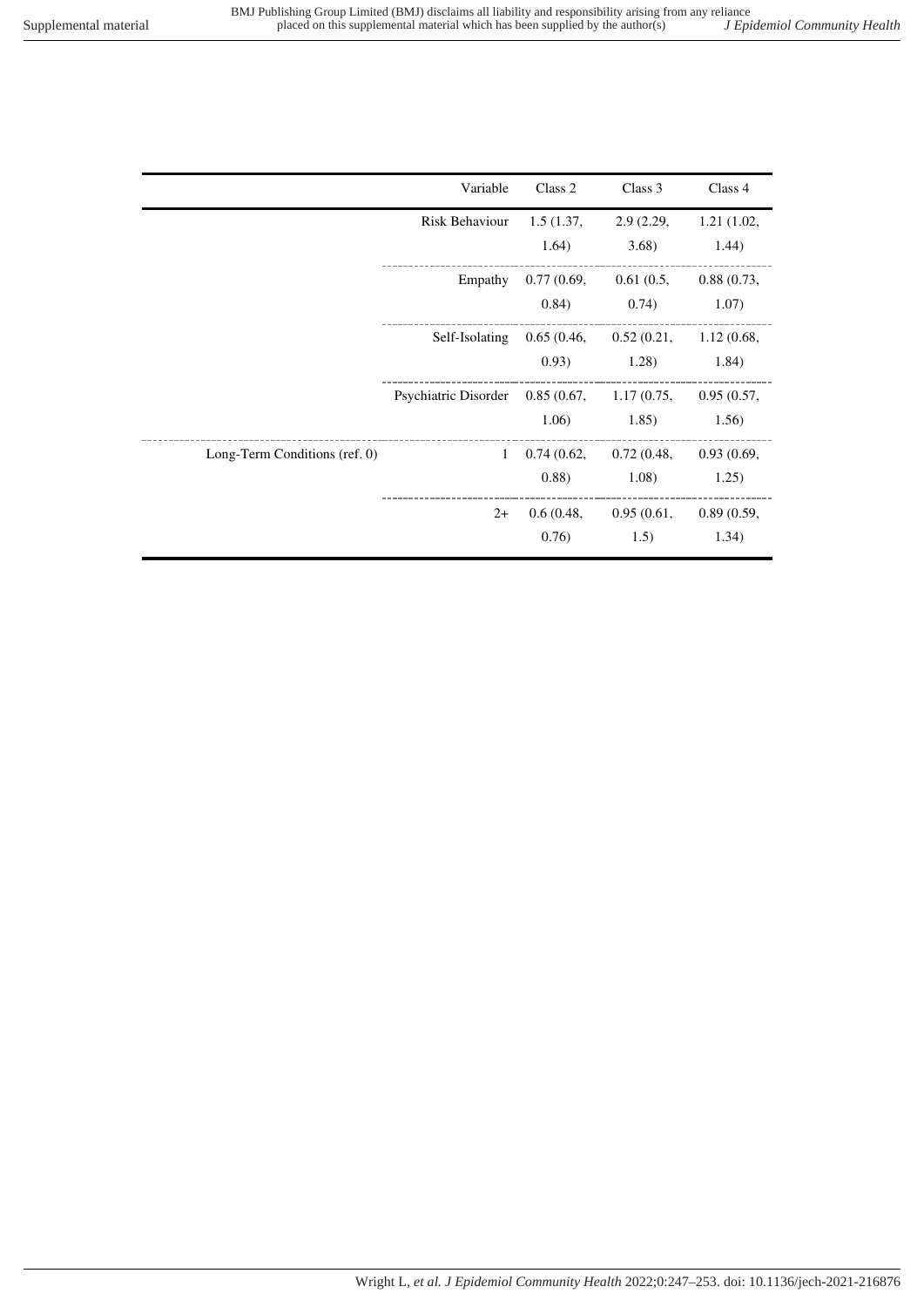|                                 | Variable                    | Social<br>Distance                    | Indoor<br>Mixing     | Outdoor<br>Mixing   | Wear Mask                                 | Sanitise<br>Hands   | Guidelines<br>(Other) |
|---------------------------------|-----------------------------|---------------------------------------|----------------------|---------------------|-------------------------------------------|---------------------|-----------------------|
|                                 | Confidence in<br>Government | 1.44(1.36,<br>1.54)                   | 1.07(0.99,<br>1.15)  | 1.05(0.98,<br>1.13) | 1.77(1.57,<br>2.01)                       | 1.11(1.04,<br>1.18) | 1.55(1.45,<br>1.65)   |
| COVID-19 Tier (ref. Lockdown)   | Tier 3                      | 1.17(1.05,<br>1.3)                    | 1.09(0.96,<br>1.24)  | 1.26(1.11,<br>1.42) | 0.66(0.53,<br>(0.82)                      | 1.05(0.94,<br>1.16) | 1.14(1.02,<br>1.28)   |
|                                 | Tier 2                      | 0.95(0.86,<br>1.06)                   | 0.97(0.86,<br>1.1)   | 1.32(1.17,<br>1.5)  | 0.81(0.66,<br>1.01)                       | 0.92(0.83,<br>1.02) | 1(0.89, 1.11)         |
|                                 | Tier 1                      | 0.95(0.75,<br>1.21)                   | 0.84(0.64,<br>1.08)  | 1.19(0.9,<br>1.58)  | 0.59(0.38,<br>0.93)                       | 1.14(0.91,<br>1.43) | 1.02(0.79,<br>1.32)   |
|                                 | Wales                       | 1(0.86, 1.17)                         | 0.82(0.69,<br>(0.98) | 0.98(0.83,<br>1.16) | 0.77(0.57,<br>1.04)                       | 1.01(0.87,<br>1.17) | 0.92(0.79,<br>1.09    |
|                                 | Northern Ireland            | 0.93(0.75,<br>1.17)                   | 0.78(0.61,<br>(0.99) | 0.55(0.44,<br>0.68) | 0.61(0.39)<br>(0.95)                      | 1.61(1.29,<br>2.01) | 0.7(0.56, 0.88)       |
| Country (ref. England/Wales/NI) |                             | Scotland $1.11(1, 1.23)$ $1.06(0.93,$ | 1.21)                | 1.04)               | 0.92(0.81, 1.45(1.17, 1.02(0.92,<br>1.81) | 1.13)               | 1.06(0.94,<br>1.18)   |

Table S4: Results of ordinal regression models predicting compliance behaviour (column) by individual characteristics. Models use multiply imputed data (40 datasets).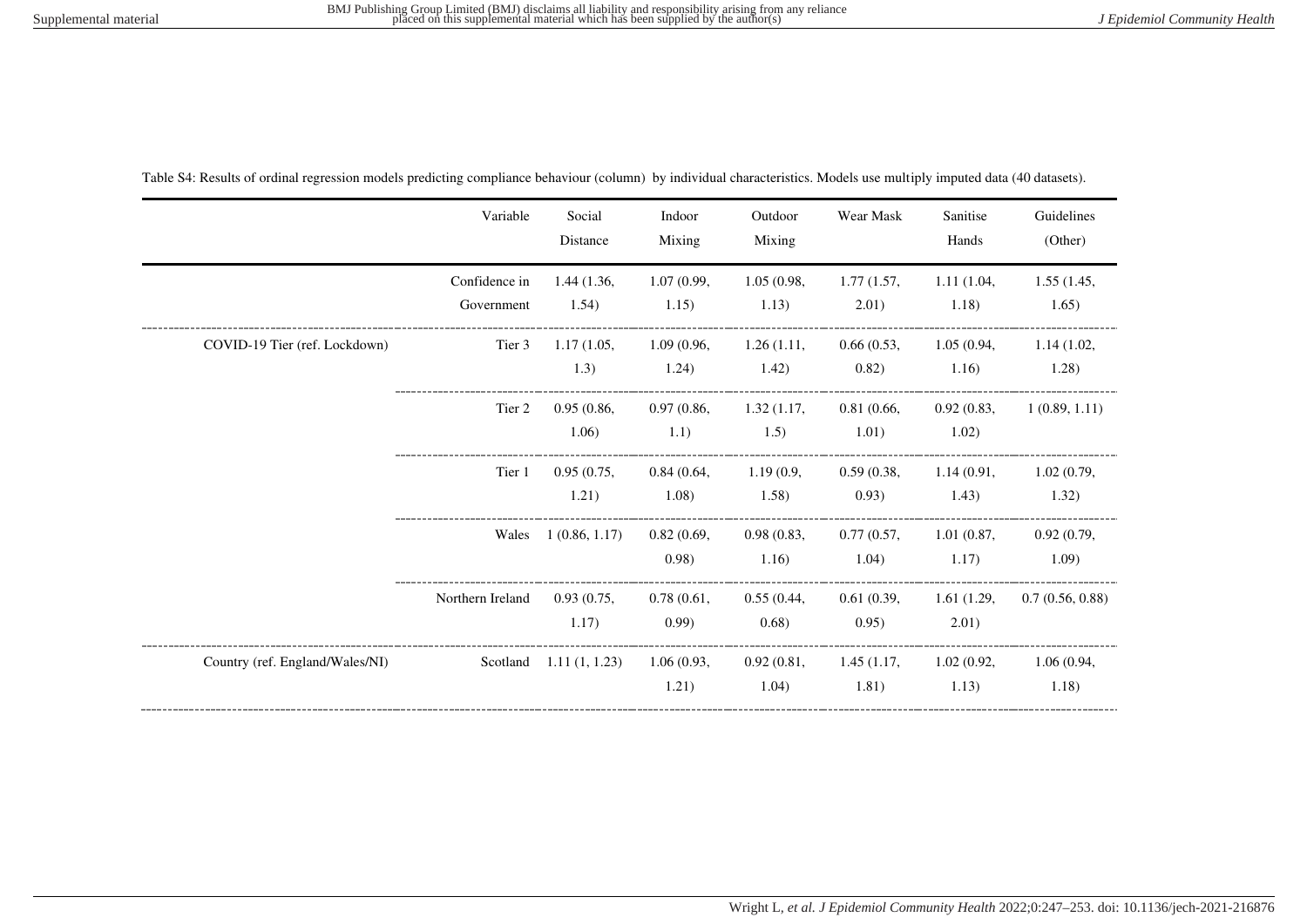|                                                                   | Variable        | Social<br>Distance  | Indoor<br>Mixing     | Outdoor<br>Mixing             | Wear Mask           | Sanitise<br>Hands   | Guidelines<br>(Other) |
|-------------------------------------------------------------------|-----------------|---------------------|----------------------|-------------------------------|---------------------|---------------------|-----------------------|
| Gender (ref. Male)                                                | Female          | 0.92(0.86,<br>0.98) | 1.01(0.93,<br>1.09)  | 1.21(1.13,<br>1.31)           | 1.42(1.25,<br>1.61) | 1.25(1.17,<br>1.33) | 1.03(0.96, 1.1)       |
| Ethnicity (ref. White)                                            | Non-White       | 1.07(0.97,<br>1.18) | 0.83(0.74,<br>0.92)  | 0.79(0.71,<br>(0.89)          | 0.93(0.78,<br>1.12) | 1.37(1.24,<br>1.51) | 1.03(0.93,<br>1.15)   |
| Age (ref. 18-29)                                                  | 30-45           | 2.01(1.83,<br>2.22) | 1.35(1.21,<br>1.5)   | 1.03(0.92,<br>1.15)           | 1(0.82, 1.21)       | 1.52(1.38,<br>1.67) | 1.61(1.46,<br>1.78)   |
|                                                                   | 46-59           | 3.05(2.75,<br>3.39  | 1.51 (1.34,<br>1.69) | 1.1(0.97, 1.08(0.88,<br>1.24) | 1.32)               | 1.73(1.56,<br>1.92) | 2.15(1.93, 2.4)       |
|                                                                   | $60+$           | 3.82(3.41,<br>4.27) | 1.56(1.37,<br>1.77)  | $0.87(0.76, 1)$ 1.36 (1.09,   | 1.7)                | 2.11(1.89,<br>2.36) | 2.23(1.99, 2.5)       |
|                                                                   | Keyworker       | 0.89(0.83,<br>0.95) | 0.88(0.81,<br>0.96)  | 0.82(0.76,<br>(0.89)          | 0.63(0.56,<br>0.73) | 1.2(1.11,<br>1.29   | 0.9(0.84, 0.97)       |
| Education (ref. GCSE or below) A-levels or equivalent 1.03 (0.96, |                 | 1.11)               | 1.28(1.17,<br>1.4)   | 1.4(1.28,<br>1.52)            | 1.25(1.09,<br>1.44) | 0.9(0.84,<br>0.97)  | 1.22(1.12,<br>1.32)   |
|                                                                   | Degree or above | 0.98(0.9,<br>1.06)  | 1.31(1.19,<br>1.44)  | 1.46(1.33,<br>1.6)            | 1.25(1.06,<br>1.47) | 0.89(0.82,<br>0.97) | 1.19(1.09,<br>1.31)   |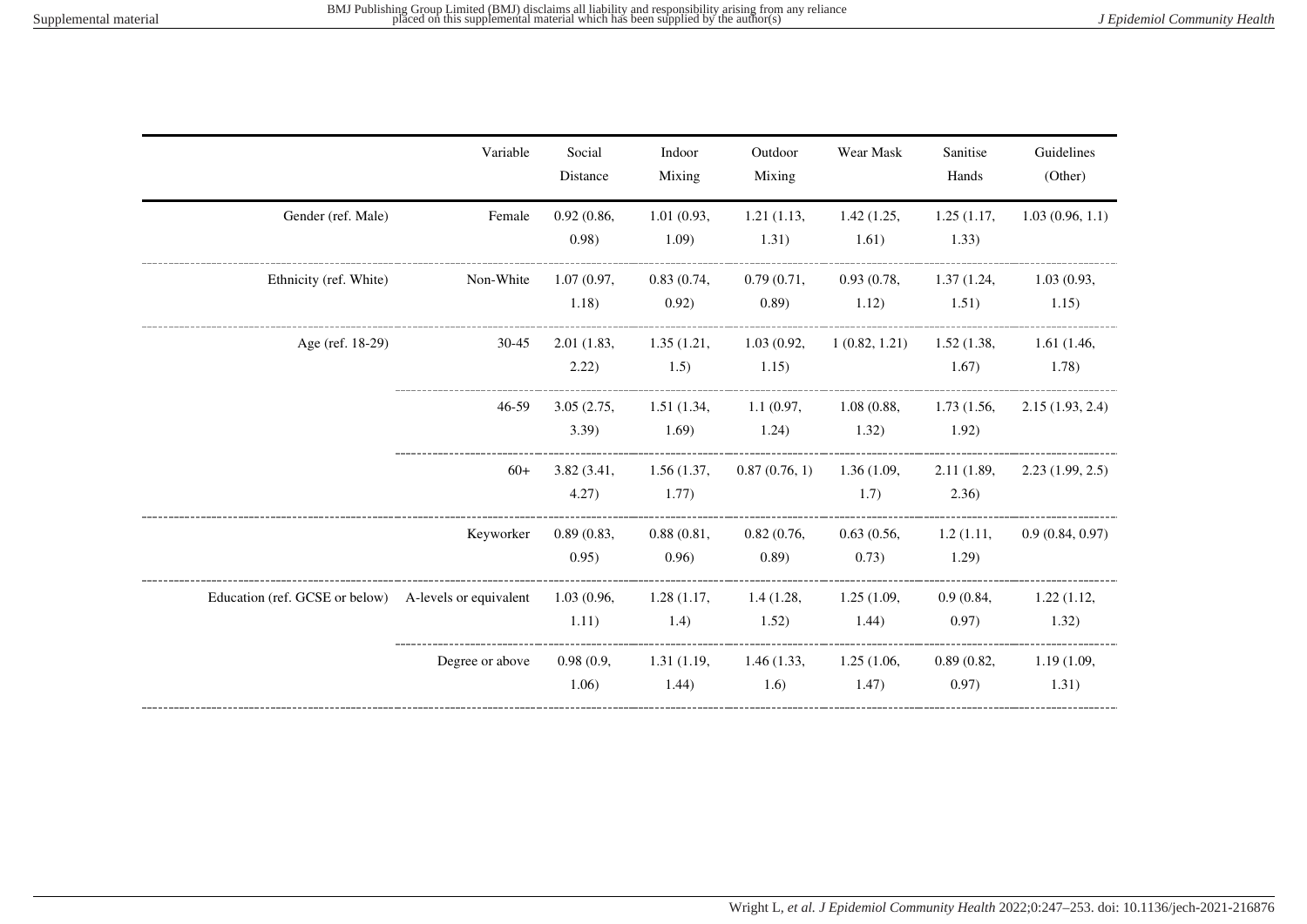|                                                      | Variable                           | Social<br>Distance  | Indoor<br>Mixing    | Outdoor<br>Mixing   | Wear Mask           | Sanitise<br>Hands    | Guidelines<br>(Other) |
|------------------------------------------------------|------------------------------------|---------------------|---------------------|---------------------|---------------------|----------------------|-----------------------|
| Income (ref. $\leq$ £16k)                            | £16 $k$ - £30 $k$                  | 1.02(0.92,<br>1.13) | 1.07(0.94,<br>1.22) | 1.15(1.02,<br>1.3)  | 1.43(1.18,<br>1.72) | 0.93(0.83,<br>1.03)  | 0.97(0.87,<br>1.08)   |
|                                                      | $£30k - £60k$                      | 0.91(0.81,<br>1.01) | 1.18(1.03,<br>1.34) | 1.25(1.1,<br>1.43)  | 1.89(1.55,<br>2.32) | 0.97(0.87,<br>1.08)  | 0.99(0.87,<br>1.11)   |
|                                                      | $£60k - £90k$                      | 0.8(0.69,<br>0.91)  | 1.1(0.93,<br>1.31)  | 1.18(1, 1.38)       | 2.11(1.58,<br>2.81) | 0.81(0.7,<br>0.93)   | 1(0.87, 1.16)         |
|                                                      | $£90k+$                            | 0.88(0.75,<br>1.03) | 0.98(0.81,<br>1.18) | 0.95(0.79,<br>1.15) | 1.71(1.26,<br>2.32) | 0.75(0.64,<br>(0.88) | 0.97(0.8, 1.17)       |
| Living Arrangement (ref. Not alone, no<br>child)     | Not alone, with child              | 0.93(0.86,<br>1.01) | 0.92(0.84, 1)       | 0.94(0.86,<br>1.03) | 0.92(0.79,<br>1.07) | 0.83(0.77,<br>(0.9)  | 0.87(0.81,<br>0.95)   |
|                                                      | Alone                              | 0.83(0.77,<br>(0.9) | 1.02(0.93,<br>1.12) | 1.04(0.95,<br>1.14) | 0.88(0.76,<br>1.02) | 0.75(0.69,<br>0.81)  | 0.93(0.86,<br>1.02)   |
| Household Overcrowding (ref. <1 persons<br>per room) | 1+ person per room $1.1 (1, 1.21)$ |                     | 0.84(0.76,<br>0.93) | 0.83(0.75,<br>0.92) | 0.88(0.74,<br>1.04) | 1.2(1.09,<br>1.31)   | 0.9(0.82, 0.99)       |
|                                                      | Nieghbourhood<br>Crowding          | 0.98(0.9,<br>1.07)  | 0.99(0.89,<br>1.1)  | 1.03(0.93,<br>1.14) | 0.96(0.79,<br>1.15) | 0.91(0.84, 1)        | 0.98(0.9, 1.07)       |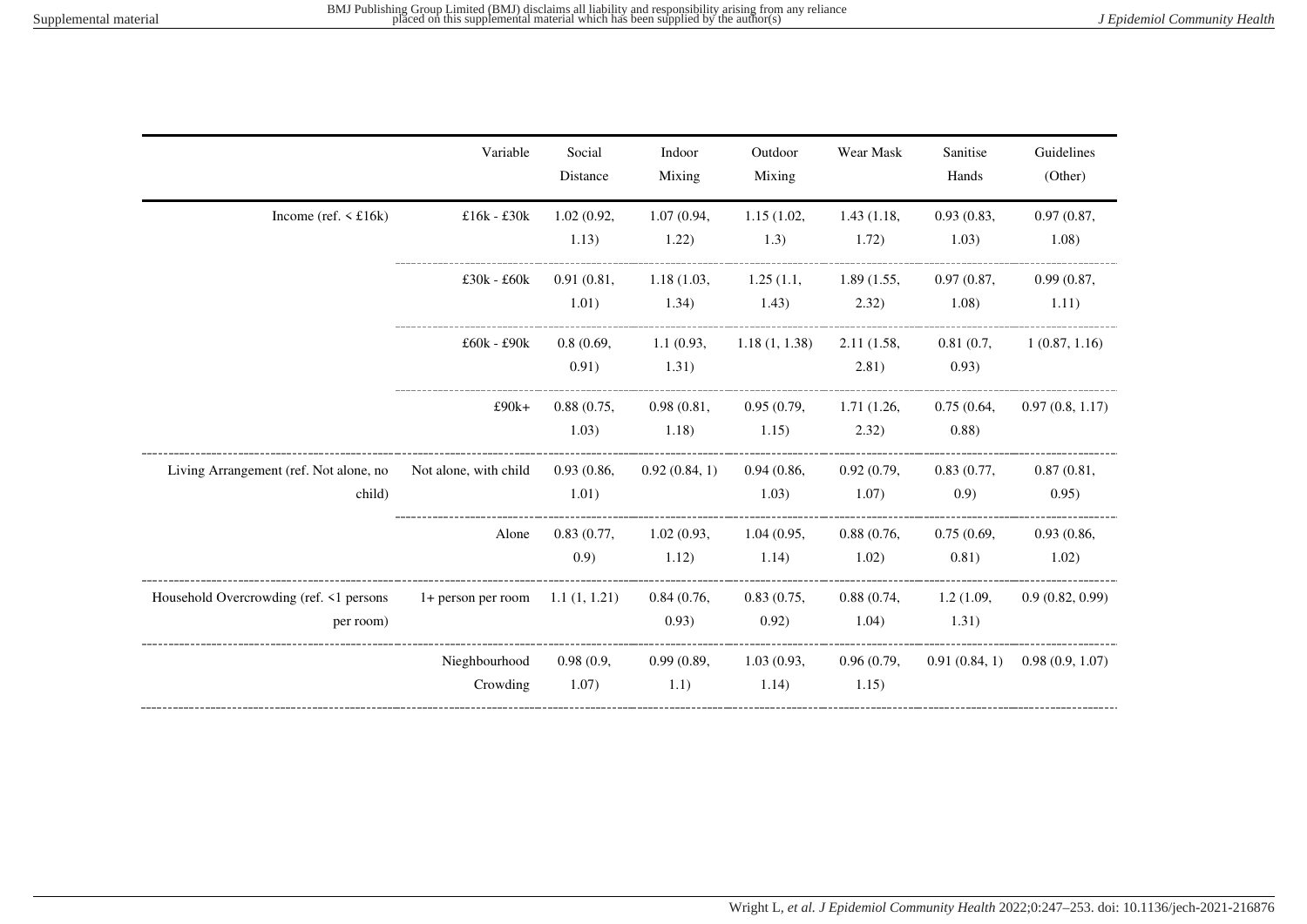|                                        | Variable                     | Social<br>Distance         | Indoor<br>Mixing     | Outdoor<br>Mixing   | Wear Mask                     | Sanitise<br>Hands             | Guidelines<br>(Other) |
|----------------------------------------|------------------------------|----------------------------|----------------------|---------------------|-------------------------------|-------------------------------|-----------------------|
| Lockdown 1.0 Mental Health (ref. Same) | Worse                        | 0.97(0.88,<br>1.06)        | 0.96(0.85,<br>1.07)  | 1.01(0.9,<br>1.13)  | 0.8(0.67,<br>0.96)            | 1.03(0.94,<br>1.14)           | 1.01(0.91,<br>1.11)   |
|                                        | <b>Better</b>                | 0.85(0.72,<br>(0.99)       | 0.87(0.71,<br>1.06)  | 0.9(0.73,<br>1.11)  | 0.68(0.53,<br>(0.89)          | 0.99(0.82,<br>1.19)           | 1(0.85, 1.19)         |
|                                        | <b>Openness</b>              | 1.35(1.26,<br>1.44)        | 1.2(1.12, 1.3)       | 1.23)               | 1.14(1.06, 1.15(1.02,<br>1.3) | 1.28(1.21,<br>1.37)           | 1.23(1.15,<br>1.32)   |
|                                        | Conscientiousness            | 1.36(1.27,<br>1.45)        | 1.15(1.07,<br>1.24)  | 1.16(1.08,<br>1.25) | 0.98(0.86,<br>1.1)            | 1.45(1.36,<br>1.54)           | 1.28(1.2, 1.37)       |
|                                        | Extraversion                 | 0.91(0.85,<br>(0.97)       | 0.75(0.69,<br>0.81)  | 0.65(0.61,<br>0.7)  | 0.85(0.75,<br>0.96)           | 1.1(1.03,<br>1.17)            | 0.92(0.86,<br>(0.98)  |
|                                        | Agreeableness                | 1.03(0.96,<br>1.1)         | 0.92(0.85, 1)        | 0.89(0.82,<br>0.96) | 1.43)                         | 1.26(1.1, 1.06(0.99,<br>1.14) | 1.1(1.03, 1.19)       |
|                                        |                              | Neuroticism 0.92 (0.85, 1) | 0.85(0.77,<br>0.93)  | 0.83(0.76,<br>0.91) | 1.19(1.02,<br>1.39)           | 1.2(1.11, 1.3)                | 0.96(0.88,<br>1.05)   |
|                                        | External Locus of<br>Control | 0.8(0.73,<br>0.87)         | 0.88(0.78,<br>(0.98) | 0.91)               | 0.82(0.74, 0.6(0.5, 0.72)     | 0.78(0.71,<br>0.86)           | 0.78(0.7, 0.87)       |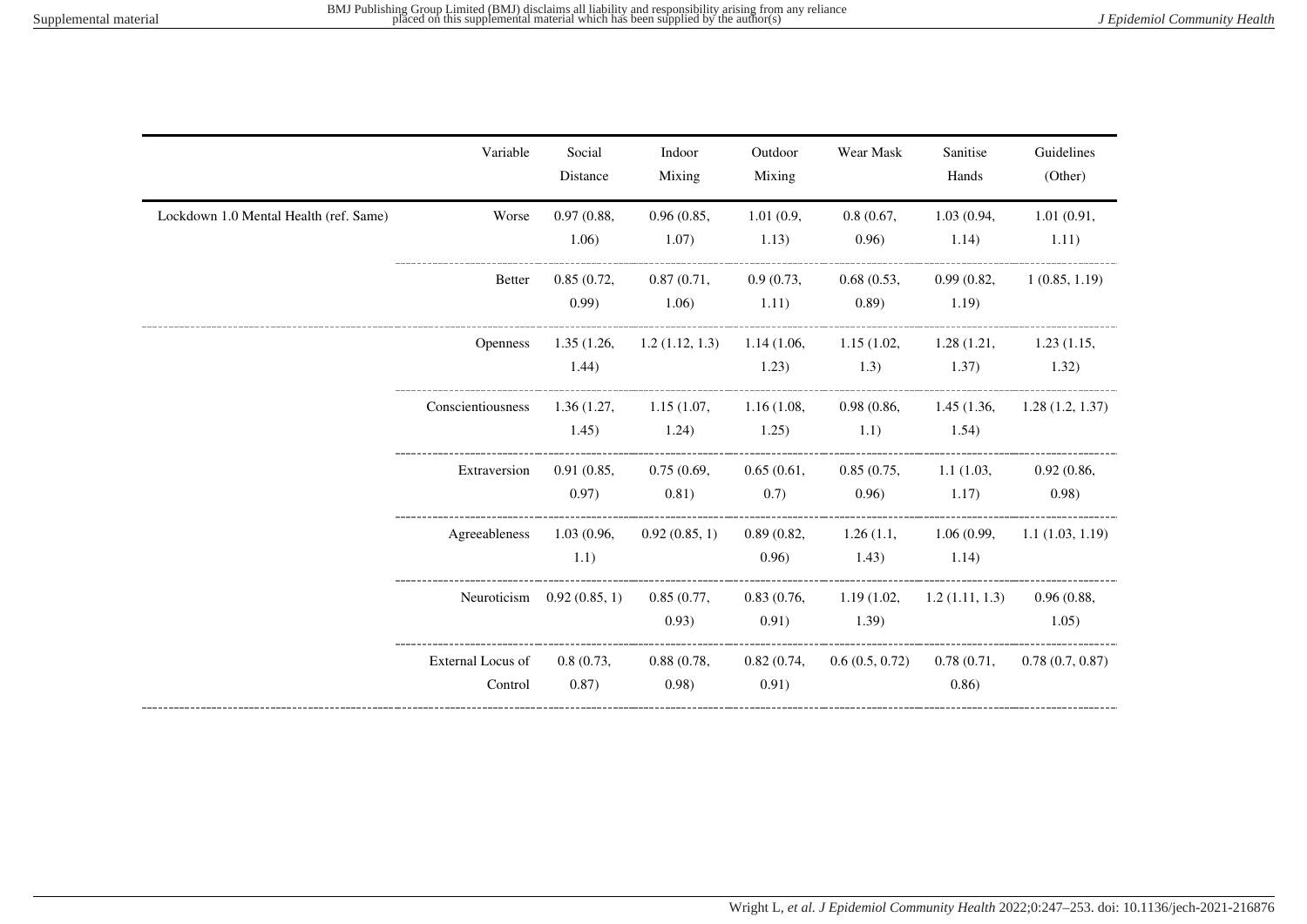|                               | Variable             | Social<br>Distance  | Indoor<br>Mixing    | Outdoor<br>Mixing   | Wear Mask            | Sanitise<br>Hands   | Guidelines<br>(Other) |
|-------------------------------|----------------------|---------------------|---------------------|---------------------|----------------------|---------------------|-----------------------|
|                               | Risk Behaviour       | 0.49(0.45,<br>0.54) | 0.58(0.52,<br>0.64) | 0.58(0.52,<br>0.64) | 0.46(0.37,<br>0.56)  | 0.59(0.54,<br>0.65) | 0.44(0.4, 0.49)       |
|                               | Empathy              | 1.48(1.34,<br>1.62) | 1.13(1.01,<br>1.26) | 1.24(1.1,<br>1.39)  | 1.65(1.39,<br>1.95)  | 1.58(1.44,<br>1.75) | 1.51(1.36,<br>1.67)   |
|                               | Self-Isolating       | 1.62(1.4,<br>1.87)  | 1.36(1.12,<br>1.64) | 1.3(1.09,<br>1.56)  | 0.81(0.63,<br>1.05)  | 1.19(1.03,<br>1.38) | 1.28(1.1, 1.5)        |
|                               | Psychiatric Disorder | 1.06(0.98,<br>1.16) | 1.11(1.01,<br>1.23) | 1.13(1.02,<br>1.25) | 0.87(0.74,<br>1.02)  | 0.93(0.85,<br>1.01) | 1.09(0.99,<br>1.19)   |
| Long-Term Conditions (ref. 0) | $\mathbf{1}$         | 1.34(1.25,<br>1.44) | 1.21(1.11,<br>1.31) | 1.12(1.04,<br>1.21) | 0.9(0.78,<br>1.03)   | 1.2(1.12,<br>1.29)  | 1.21(1.12, 1.3)       |
|                               | $2+$                 | 1.48(1.35,<br>1.63) | 1.29(1.15,<br>1.45) | 1.11(1, 1.24)       | 0.79(0.67,<br>(0.94) | 1.43(1.3,<br>1.57)  | 1.37(1.23,<br>1.51)   |